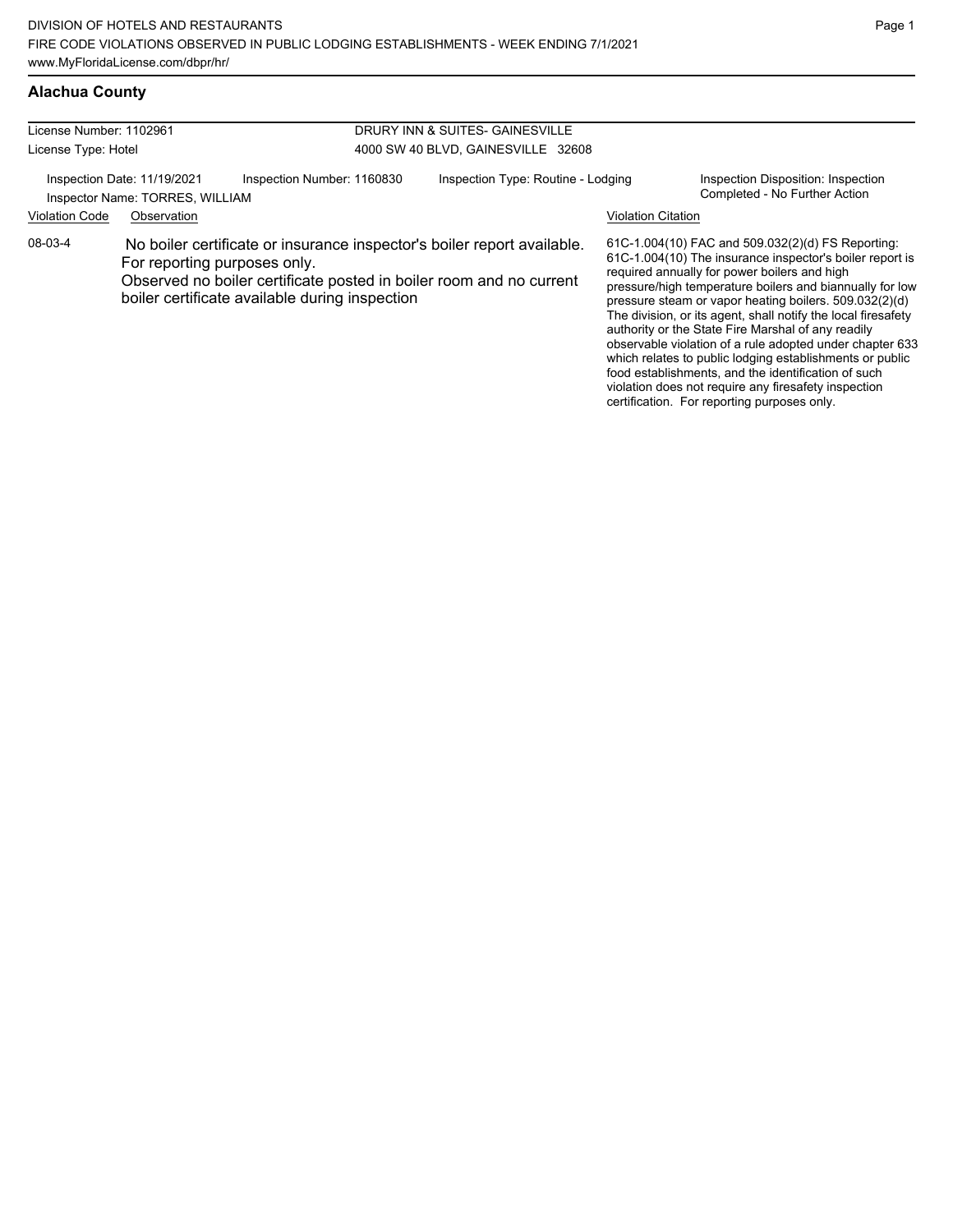### **Bay County**

| License Number: 1303765 |                                                              | <b>HOLIDAY INN RESORT</b>                                                                                              |                                                 |                           |                                                                                                                                                                                                                                                                                                                                                                                                                                                                                                                               |  |  |
|-------------------------|--------------------------------------------------------------|------------------------------------------------------------------------------------------------------------------------|-------------------------------------------------|---------------------------|-------------------------------------------------------------------------------------------------------------------------------------------------------------------------------------------------------------------------------------------------------------------------------------------------------------------------------------------------------------------------------------------------------------------------------------------------------------------------------------------------------------------------------|--|--|
| License Type: Motel     |                                                              |                                                                                                                        | 11127 W FRONT BCH RD, PANAMA CITY BCH 324073529 |                           |                                                                                                                                                                                                                                                                                                                                                                                                                                                                                                                               |  |  |
|                         | Inspection Date: 11/19/2021<br>Inspector Name: WILSON, MISTY | Inspection Number: 1218438                                                                                             | Inspection Type: Routine - Lodging              |                           | Inspection Disposition: Inspection<br>Completed - No Further Action                                                                                                                                                                                                                                                                                                                                                                                                                                                           |  |  |
| <b>Violation Code</b>   | Observation                                                  |                                                                                                                        |                                                 | <b>Violation Citation</b> |                                                                                                                                                                                                                                                                                                                                                                                                                                                                                                                               |  |  |
| 08-04-4                 | purposes only.                                               | Boiler certificate not posted in the boiler room. For reporting<br>Front desk brought them over. **Corrected On-Site** |                                                 |                           | 61C-1.004(10) FAC and 509.032(2)(d) FS Reporting:<br>61C-1.004(10) The insurance inspector's boiler report<br>shall be posted in the boiler room. 509.032(2)(d) The<br>division, or its agent, shall notify the local firesafety<br>authority or the State Fire Marshal of any readily<br>observable violation of a rule adopted under chapter 633<br>which relates to public lodging establishments or public<br>food establishments, and the identification of such<br>violation does not require any firesafety inspection |  |  |

certification. For reporting purposes only.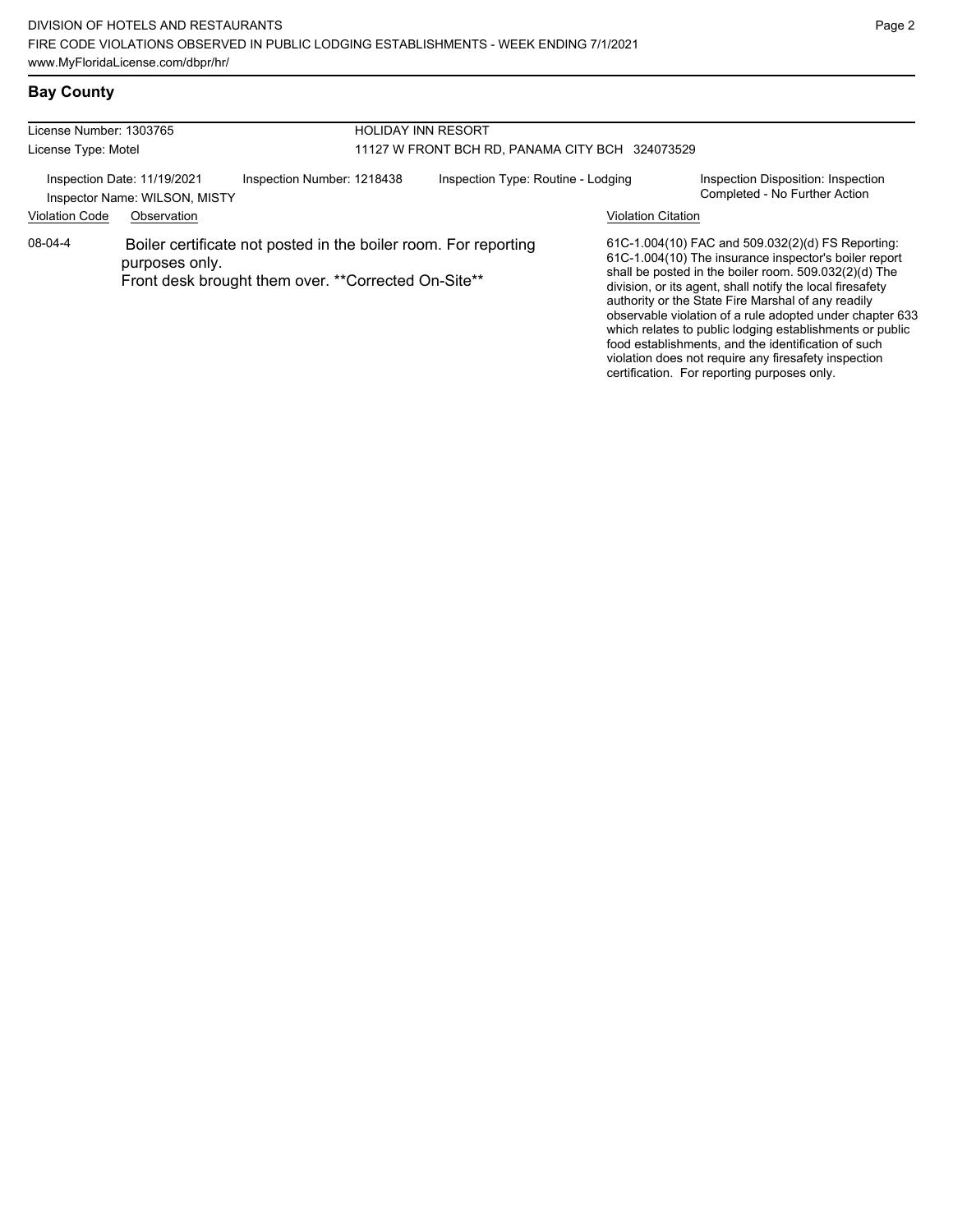### **Brevard County**

| License Number: 1505699                                                                        |                                                              |                                                                                                                             | EXTENDED STAY AMERICA #9511 |                                            |                           |                                                                                                                                                                                                                                                                                                                                                                                                                                                                                                                                                                              |  |
|------------------------------------------------------------------------------------------------|--------------------------------------------------------------|-----------------------------------------------------------------------------------------------------------------------------|-----------------------------|--------------------------------------------|---------------------------|------------------------------------------------------------------------------------------------------------------------------------------------------------------------------------------------------------------------------------------------------------------------------------------------------------------------------------------------------------------------------------------------------------------------------------------------------------------------------------------------------------------------------------------------------------------------------|--|
| License Type: Hotel                                                                            |                                                              |                                                                                                                             |                             | 4450 HOLLYWOOD BLVD, MELBOURNE 32904       |                           |                                                                                                                                                                                                                                                                                                                                                                                                                                                                                                                                                                              |  |
| Inspection Number: 1161191<br>Inspection Date: 11/19/2021<br>Inspector Name: VAUGHAN, COURTNEY |                                                              |                                                                                                                             |                             | Inspection Type: Routine - Lodging         |                           | Inspection Disposition: Inspection<br>Completed - No Further Action                                                                                                                                                                                                                                                                                                                                                                                                                                                                                                          |  |
| <b>Violation Code</b>                                                                          | Observation                                                  |                                                                                                                             |                             |                                            | <b>Violation Citation</b> |                                                                                                                                                                                                                                                                                                                                                                                                                                                                                                                                                                              |  |
| 08-04-4                                                                                        | purposes only.                                               | Boiler certificate not posted in the boiler room. For reporting                                                             |                             |                                            |                           | 61C-1.004(10) FAC and 509.032(2)(d) FS Reporting:<br>61C-1.004(10) The insurance inspector's boiler report<br>shall be posted in the boiler room. 509.032(2)(d) The<br>division, or its agent, shall notify the local firesafety<br>authority or the State Fire Marshal of any readily<br>observable violation of a rule adopted under chapter 633<br>which relates to public lodging establishments or public<br>food establishments, and the identification of such<br>violation does not require any firesafety inspection<br>certification. For reporting purposes only. |  |
| License Number: 1505848                                                                        |                                                              |                                                                                                                             |                             | THE CARLTON OF WEST MELBOURNE              |                           |                                                                                                                                                                                                                                                                                                                                                                                                                                                                                                                                                                              |  |
| License Type: Apartment                                                                        |                                                              |                                                                                                                             |                             | 4152 MERRILLVILLE DR, WEST MELBOURNE 32904 |                           |                                                                                                                                                                                                                                                                                                                                                                                                                                                                                                                                                                              |  |
|                                                                                                | Inspection Date: 11/15/2021<br>Inspector Name: DAVIS, DIANNA | Inspection Number: 1522512                                                                                                  |                             | Inspection Type: Routine - Lodging         |                           | Inspection Disposition: Inspection<br>Completed - No Further Action                                                                                                                                                                                                                                                                                                                                                                                                                                                                                                          |  |
| <b>Violation Code</b>                                                                          | Observation                                                  |                                                                                                                             |                             |                                            | <b>Violation Citation</b> |                                                                                                                                                                                                                                                                                                                                                                                                                                                                                                                                                                              |  |
| 02-08-4                                                                                        |                                                              | Propane (LP gas) assumed in building with grill on balcony.<br>Building 5 Unable to see if the tank was on or off the unit. |                             |                                            |                           | 509.032(2)(d) FS Reporting: (d) The division, or its<br>agent, shall notify the local firesafety authority or the<br>State Fire Marshal of any readily observable violation of<br>a rule adopted under chapter 633 which relates to public<br>lodging establishments or public food establishments,<br>and the identification of such violation does not require                                                                                                                                                                                                             |  |

any firesafety inspection certification. For reporting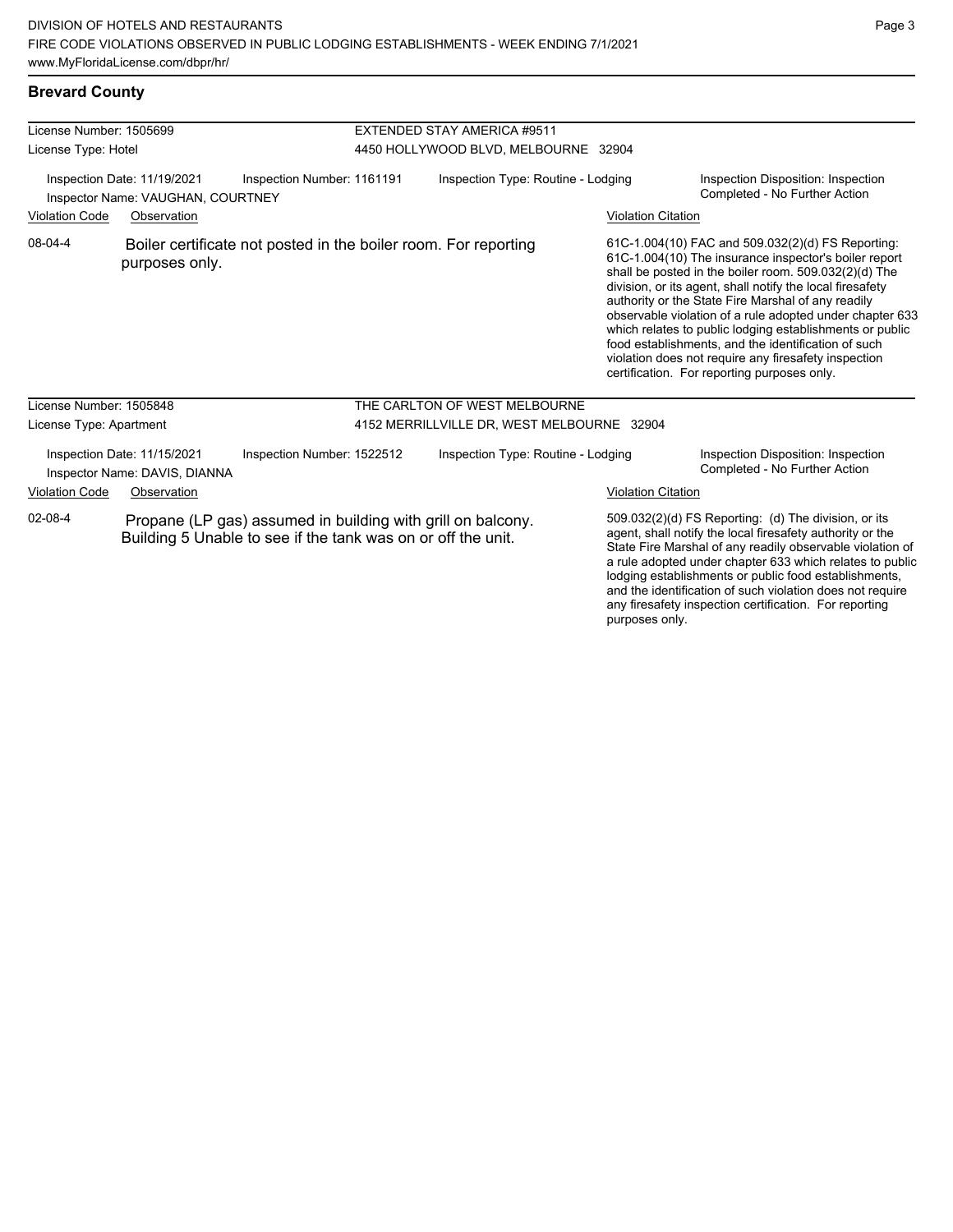### **Broward County**

| License Number: 1602151 |                                                                                                                                                                             |                       | ROYAL INN MOTEL                                 |                           |                                                                                                                                                                                                                                                                                                                                                                                                                                                                                                                                                                                                                                                                                                  |  |  |
|-------------------------|-----------------------------------------------------------------------------------------------------------------------------------------------------------------------------|-----------------------|-------------------------------------------------|---------------------------|--------------------------------------------------------------------------------------------------------------------------------------------------------------------------------------------------------------------------------------------------------------------------------------------------------------------------------------------------------------------------------------------------------------------------------------------------------------------------------------------------------------------------------------------------------------------------------------------------------------------------------------------------------------------------------------------------|--|--|
| License Type: Motel     |                                                                                                                                                                             |                       | 1610 N FEDERAL HWY, HOLLYWOOD 33020-2824        |                           |                                                                                                                                                                                                                                                                                                                                                                                                                                                                                                                                                                                                                                                                                                  |  |  |
|                         | Inspection Date: 11/19/2021<br>Inspection Number: 1219423<br>Inspector Name: CHRISTGEN, THOM                                                                                |                       | Inspection Type: Routine - Lodging              |                           | Inspection Disposition: Inspection<br>Completed - No Further Action                                                                                                                                                                                                                                                                                                                                                                                                                                                                                                                                                                                                                              |  |  |
| <b>Violation Code</b>   | Observation                                                                                                                                                                 |                       |                                                 | <b>Violation Citation</b> |                                                                                                                                                                                                                                                                                                                                                                                                                                                                                                                                                                                                                                                                                                  |  |  |
| $01-02-4$               | Portable fire extinguisher pressure gauge indicates the extinguisher<br>is in need of recharge. For reporting purposes only. Observed on<br>the North side of the building. |                       |                                                 | purposes only.            | 509.032(2)(d) FS Reporting: (d) The division, or its<br>agent, shall notify the local firesafety authority or the<br>State Fire Marshal of any readily observable violation of<br>a rule adopted under chapter 633 which relates to public<br>lodging establishments or public food establishments,<br>and the identification of such violation does not require<br>any firesafety inspection certification. For reporting                                                                                                                                                                                                                                                                       |  |  |
| License Number: 1600152 |                                                                                                                                                                             | <b>HILLSBORO CLUB</b> |                                                 |                           |                                                                                                                                                                                                                                                                                                                                                                                                                                                                                                                                                                                                                                                                                                  |  |  |
| License Type: Hotel     |                                                                                                                                                                             |                       | 901 HILLSBORO MILE (A1A), HILLSBORO BEACH 33062 |                           |                                                                                                                                                                                                                                                                                                                                                                                                                                                                                                                                                                                                                                                                                                  |  |  |
|                         | Inspection Date: 11/15/2021<br>Inspection Number: 1159862<br>Inspector Name: BURGGRABE, BROCK                                                                               |                       | Inspection Type: Routine - Lodging              |                           | Inspection Disposition: Inspection<br>Completed - No Further Action                                                                                                                                                                                                                                                                                                                                                                                                                                                                                                                                                                                                                              |  |  |
| Violation Code          | Observation                                                                                                                                                                 |                       |                                                 | <b>Violation Citation</b> |                                                                                                                                                                                                                                                                                                                                                                                                                                                                                                                                                                                                                                                                                                  |  |  |
| $04 - 01 - 4$           | Trouble/alarm light illuminated on the fire alarm control panel. For<br>reporting purposes only. At main panel near dining room.                                            |                       |                                                 | purposes only.            | 509.032(2)(d) FS Reporting: The division, or its agent,<br>shall notify the local firesafety authority or the State Fire<br>Marshal of any readily observable violation of a rule<br>adopted under chapter 633 which relates to public<br>lodging establishments or public food establishments,<br>and the identification of such violation does not require<br>any firesafety inspection certification. For reporting                                                                                                                                                                                                                                                                           |  |  |
| License Number: 1602179 |                                                                                                                                                                             |                       | FORT LAUDERDALE MARRIOTT POMPANO BEACH          |                           |                                                                                                                                                                                                                                                                                                                                                                                                                                                                                                                                                                                                                                                                                                  |  |  |
| License Type: Hotel     |                                                                                                                                                                             |                       | 1200-1208 N OCEAN BLVD, POMPANO BEACH 33062     |                           |                                                                                                                                                                                                                                                                                                                                                                                                                                                                                                                                                                                                                                                                                                  |  |  |
|                         | Inspection Date: 11/19/2021<br>Inspection Number: 1159987<br>Inspector Name: BURGGRABE, BROCK                                                                               |                       | Inspection Type: Routine - Lodging              |                           | Inspection Disposition: Inspection<br>Completed - No Further Action                                                                                                                                                                                                                                                                                                                                                                                                                                                                                                                                                                                                                              |  |  |
| Violation Code          | Observation                                                                                                                                                                 |                       |                                                 | <b>Violation Citation</b> |                                                                                                                                                                                                                                                                                                                                                                                                                                                                                                                                                                                                                                                                                                  |  |  |
| $04 - 01 - 4$           | Trouble/alarm light illuminated on the fire alarm control panel. For<br>reporting purposes only.                                                                            |                       |                                                 | purposes only.            | 509.032(2)(d) FS Reporting: The division, or its agent,<br>shall notify the local firesafety authority or the State Fire<br>Marshal of any readily observable violation of a rule<br>adopted under chapter 633 which relates to public<br>lodging establishments or public food establishments,<br>and the identification of such violation does not require<br>any firesafety inspection certification. For reporting                                                                                                                                                                                                                                                                           |  |  |
| $08-01-4$               | Boiler certificate or insurance inspector's boiler report expired. For<br>reporting purposes only. 124039 and 124040 both expire on<br>12/19/2021.                          |                       |                                                 |                           | 61C-1.004(10) FAC and 509.032(2)(d) FS Reporting:<br>61C-1.004(10) The insurance inspector's boiler report is<br>required annually for power boilers and high<br>pressure/high temperature boilers and biannually for low<br>pressure steam or vapor heating boilers. 509.032(2)(d)<br>The division, or its agent, shall notify the local firesafety<br>authority or the State Fire Marshal of any readily<br>observable violation of a rule adopted under chapter 633<br>which relates to public lodging establishments or public<br>food establishments, and the identification of such<br>violation does not require any firesafety inspection<br>certification. For reporting purposes only. |  |  |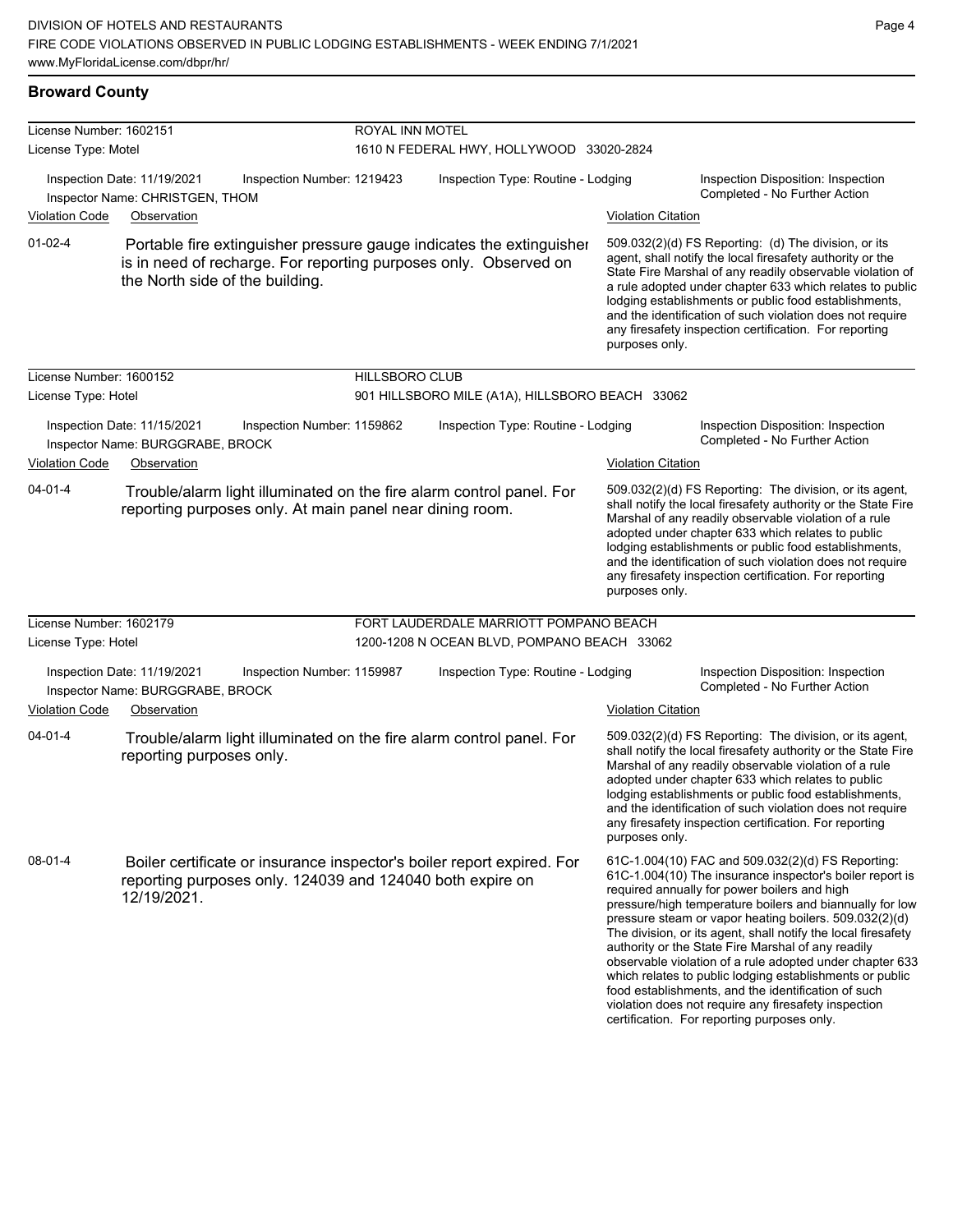| License Number: 1602342<br>License Type: Apartment |                                                                                                                               |                            | <b>TRANQUILO HOTEL</b><br>2831 VISTA MAR ST, FORT LAUDERDALE 33304 |                                                                                                                                       |                           |                                                                                                                                                                                                                                                                                                                                                                                                                            |  |
|----------------------------------------------------|-------------------------------------------------------------------------------------------------------------------------------|----------------------------|--------------------------------------------------------------------|---------------------------------------------------------------------------------------------------------------------------------------|---------------------------|----------------------------------------------------------------------------------------------------------------------------------------------------------------------------------------------------------------------------------------------------------------------------------------------------------------------------------------------------------------------------------------------------------------------------|--|
|                                                    | Inspection Date: 11/16/2021                                                                                                   | Inspection Number: 1530659 |                                                                    | Inspection Type: Routine - Lodging                                                                                                    |                           | Inspection Disposition: Inspection<br>Completed - No Further Action                                                                                                                                                                                                                                                                                                                                                        |  |
| <b>Violation Code</b>                              | Inspector Name: BRANN, JUSTIN<br>Observation                                                                                  |                            |                                                                    |                                                                                                                                       | <b>Violation Citation</b> |                                                                                                                                                                                                                                                                                                                                                                                                                            |  |
| $07-04-4$                                          | purposes only.<br>On staircase next to 6108 and in front of 6107.<br>Taken**                                                  |                            |                                                                    | Electrical outlet damaged to indicate a malfunction. For reporting<br>Repair service showed up during inspection. **Corrective Action | purposes only.            | 509.032(2)(d) FS Reporting: (d) The division, or its<br>agent, shall notify the local firesafety authority or the<br>State Fire Marshal of any readily observable violation of<br>a rule adopted under chapter 633 which relates to public<br>lodging establishments or public food establishments,<br>and the identification of such violation does not require<br>any firesafety inspection certification. For reporting |  |
| License Number: 1620869                            |                                                                                                                               |                            | <b>TRANQUILO HOTEL</b>                                             |                                                                                                                                       |                           |                                                                                                                                                                                                                                                                                                                                                                                                                            |  |
| License Type: Motel                                |                                                                                                                               |                            |                                                                    | 725 N BIRCH RD, FORT LAUDERDALE 33304                                                                                                 |                           |                                                                                                                                                                                                                                                                                                                                                                                                                            |  |
|                                                    | Inspection Date: 11/16/2021<br>Inspector Name: BRANN, JUSTIN                                                                  | Inspection Number: 1218564 |                                                                    | Inspection Type: Routine - Lodging                                                                                                    |                           | Inspection Disposition: Inspection<br>Completed - No Further Action                                                                                                                                                                                                                                                                                                                                                        |  |
| <b>Violation Code</b>                              | Observation                                                                                                                   |                            |                                                                    |                                                                                                                                       | <b>Violation Citation</b> |                                                                                                                                                                                                                                                                                                                                                                                                                            |  |
| 07-04-4                                            | a malfunction. For reporting purposes only.                                                                                   |                            |                                                                    | Electrical outlet (light fixture outlet) with exposed wiring to indicate                                                              | purposes only.            | 509.032(2)(d) FS Reporting: (d) The division, or its<br>agent, shall notify the local firesafety authority or the<br>State Fire Marshal of any readily observable violation of<br>a rule adopted under chapter 633 which relates to public<br>lodging establishments or public food establishments,<br>and the identification of such violation does not require<br>any firesafety inspection certification. For reporting |  |
| License Number: 1620856                            |                                                                                                                               |                            |                                                                    | PELICAN GRAND BEACH RESORT                                                                                                            |                           |                                                                                                                                                                                                                                                                                                                                                                                                                            |  |
| License Type: Hotel                                |                                                                                                                               |                            |                                                                    | 2000 N OCEAN BLVD, FORT LAUDERDALE 33305                                                                                              |                           |                                                                                                                                                                                                                                                                                                                                                                                                                            |  |
|                                                    | Inspection Date: 11/15/2021<br>Inspector Name: BENJAMIN, ALEXANDER                                                            | Inspection Number: 1159322 |                                                                    | Inspection Type: Routine - Lodging                                                                                                    |                           | Inspection Disposition: Call Back -<br>Complied                                                                                                                                                                                                                                                                                                                                                                            |  |
| <b>Violation Code</b>                              | Observation                                                                                                                   |                            |                                                                    |                                                                                                                                       | <b>Violation Citation</b> |                                                                                                                                                                                                                                                                                                                                                                                                                            |  |
| $05-02-5$                                          | functioning when tested. For reporting purposes only.<br>follow-up inspection 2021-11-15: Observed same ** Time<br>Extended** |                            |                                                                    | - From initial inspection : Hearing-impaired smoke detector is not<br>- From                                                          |                           | 509.032(2)(d) FS Reporting: The division, or its agent,<br>shall notify the local firesafety authority or the State Fire<br>Marshal of any readily observable violation of a rule<br>adopted under chapter 633 which relates to public<br>lodging establishments or public food establishments,<br>and the identification of such violation does not require<br>any firesafety inspection certification. For reporting     |  |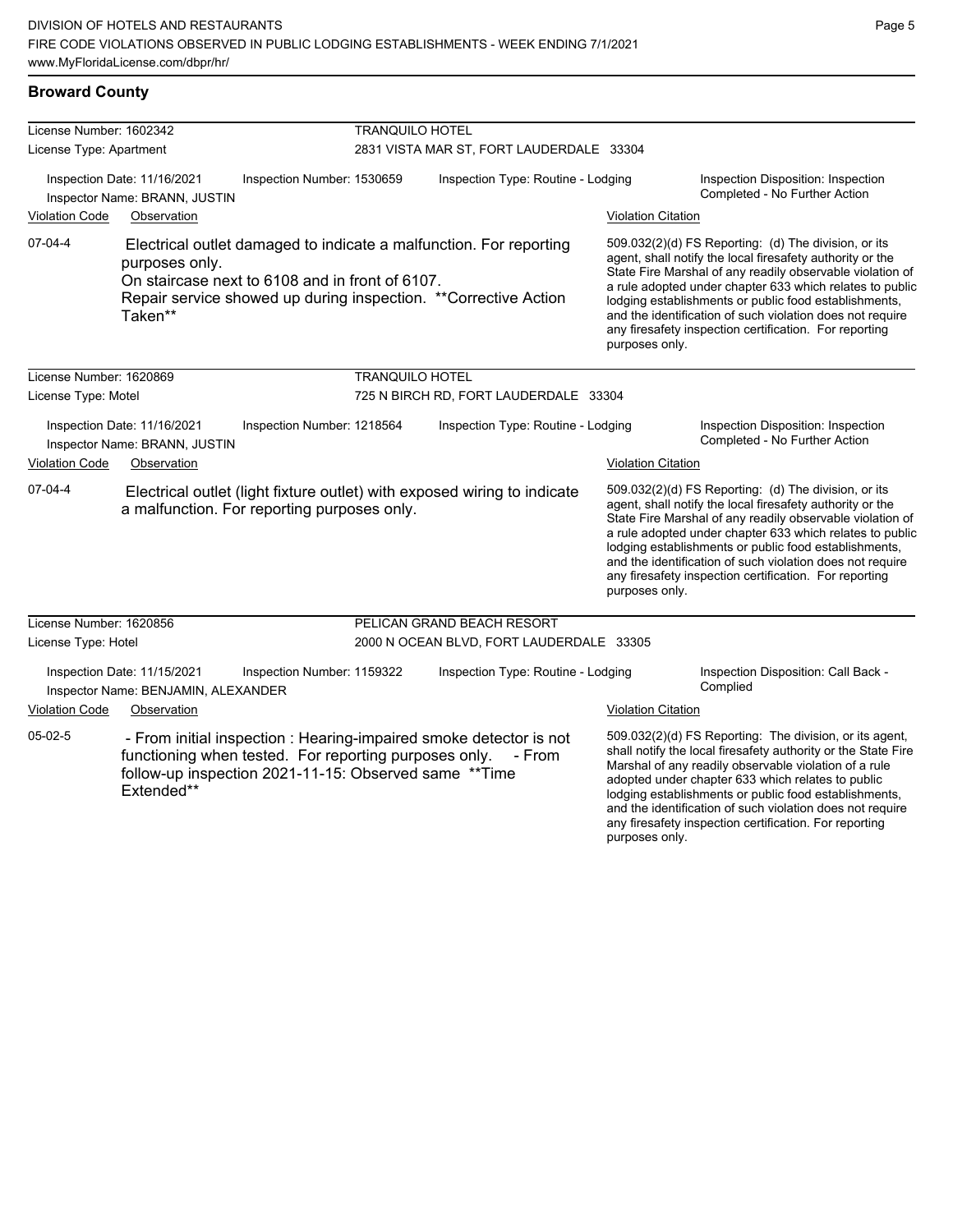#### License Number: 1801531 License Type: Hotel EXTENDED STAY AMERICA SUITES 9504 24100 BEATRIX BLVD, PORT CHARLOTTE 33954 Inspection Date: 11/16/2021 Inspection Number: 1161452 Inspection Type: Routine - Lodging Inspection Disposition: Warning Inspector Name: KEATING, PATRICK **Inspector Name: KEATING**, PATRICK Violation Code Observation Violation Citation 61C-1.004(10) FAC and 509.032(2)(d) FS Reporting: 61C-1.004(10) The insurance inspector's boiler report is required annually for power boilers and high pressure/high temperature boilers and biannually for low pressure steam or vapor heating boilers. 509.032(2)(d) The division, or its agent, shall notify the local firesafety authority or the State Fire Marshal of any readily observable violation of a rule adopted under chapter 633 which relates to public lodging establishments or public food establishments, and the identification of such 08-03-4 No boiler certificate or insurance inspector's boiler report available. For reporting purposes only. Observed no boiler certificate \*\*Repeat Violation\*\*

violation does not require any firesafety inspection certification. For reporting purposes only.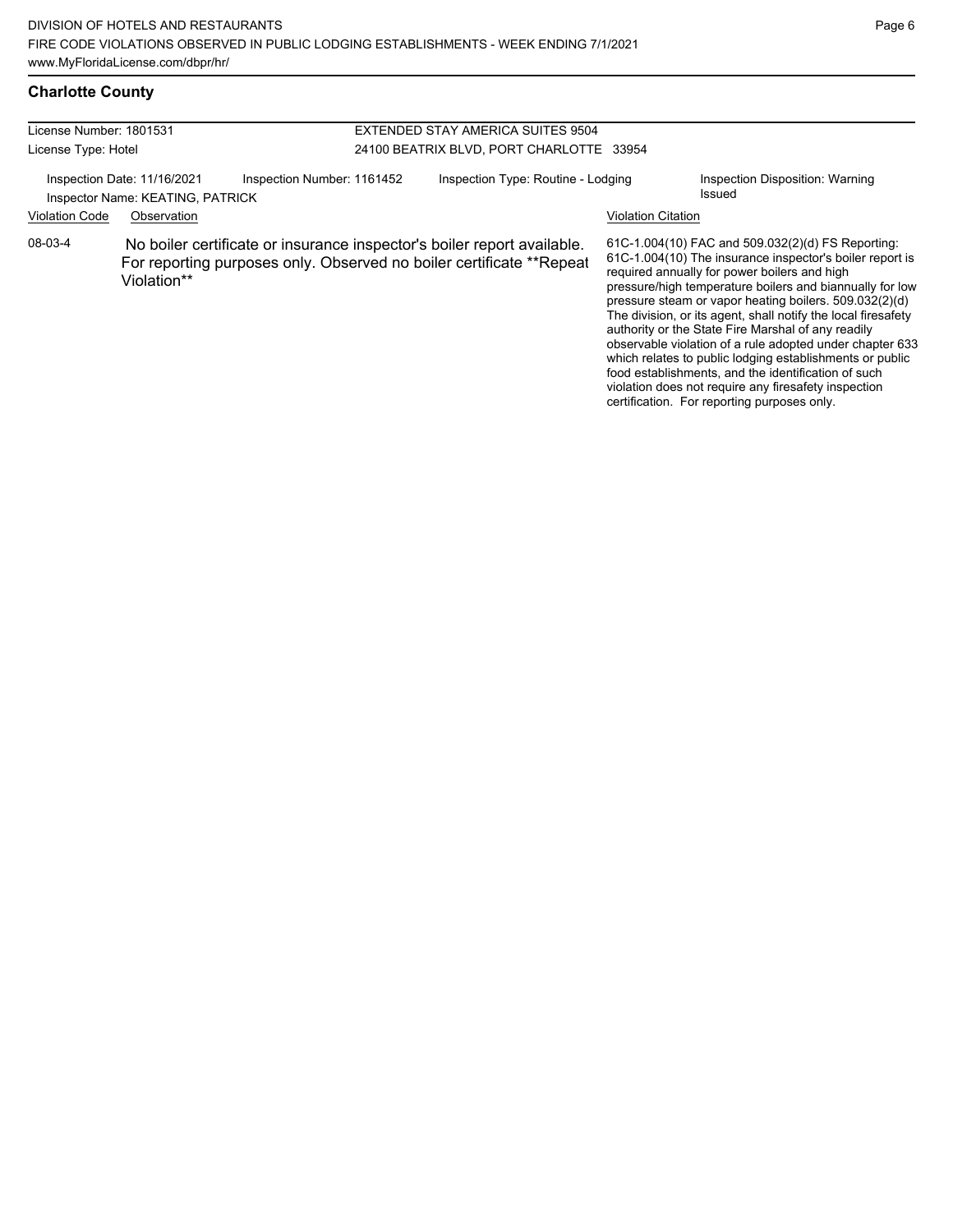**Dade County**

| License Number: 2308499 |                                                                                 |                                                        | <b>RODRIGUEZ APTS</b>              |                                                                                                                                            |                           |                                                                                                                                                                                                                                                                                                                                                                                                                                                                                                                                                                                                                                                                                                  |
|-------------------------|---------------------------------------------------------------------------------|--------------------------------------------------------|------------------------------------|--------------------------------------------------------------------------------------------------------------------------------------------|---------------------------|--------------------------------------------------------------------------------------------------------------------------------------------------------------------------------------------------------------------------------------------------------------------------------------------------------------------------------------------------------------------------------------------------------------------------------------------------------------------------------------------------------------------------------------------------------------------------------------------------------------------------------------------------------------------------------------------------|
| License Type: Apartment |                                                                                 | 74 W 12 ST, HIALEAH 330103992                          |                                    |                                                                                                                                            |                           |                                                                                                                                                                                                                                                                                                                                                                                                                                                                                                                                                                                                                                                                                                  |
|                         | Inspection Date: 11/18/2021<br>Inspector Name: PRIETO, EDGAR                    | Inspection Number: 1513240                             | Inspection Type: Routine - Lodging |                                                                                                                                            |                           | Inspection Disposition: Inspection<br>Completed - No Further Action                                                                                                                                                                                                                                                                                                                                                                                                                                                                                                                                                                                                                              |
| <b>Violation Code</b>   | Observation                                                                     |                                                        |                                    |                                                                                                                                            | <b>Violation Citation</b> |                                                                                                                                                                                                                                                                                                                                                                                                                                                                                                                                                                                                                                                                                                  |
| $01 - 06 - 4$           | $#2$ and $#3$ .                                                                 |                                                        |                                    | Portable fire extinguisher locked in a box with no means of access<br>to the fire extinguisher. For reporting purposes only. Between units | purposes only.            | 509.032(2)(d) FS Reporting: (d) The division, or its<br>agent, shall notify the local firesafety authority or the<br>State Fire Marshal of any readily observable violation of<br>a rule adopted under chapter 633 which relates to public<br>lodging establishments or public food establishments,<br>and the identification of such violation does not require<br>any firesafety inspection certification. For reporting                                                                                                                                                                                                                                                                       |
| License Number: 2329040 |                                                                                 |                                                        |                                    | <b>BENTLEY BEACH HOTEL</b>                                                                                                                 |                           |                                                                                                                                                                                                                                                                                                                                                                                                                                                                                                                                                                                                                                                                                                  |
| License Type: Hotel     |                                                                                 |                                                        |                                    | 101 OCEAN DRIVE, MIAMI BEACH 33139                                                                                                         |                           |                                                                                                                                                                                                                                                                                                                                                                                                                                                                                                                                                                                                                                                                                                  |
| Violation Code          | Inspection Date: 11/16/2021<br>Inspector Name: WILLIAMS, ALFREDA<br>Observation | Inspection Number: 1160410                             |                                    | Inspection Type: Routine - Lodging                                                                                                         | <b>Violation Citation</b> | Inspection Disposition: Inspection<br>Completed - No Further Action                                                                                                                                                                                                                                                                                                                                                                                                                                                                                                                                                                                                                              |
| 08-03-4                 |                                                                                 | For reporting purposes only. **Repeat Violation**      |                                    | No boiler certificate or insurance inspector's boiler report available.                                                                    |                           | 61C-1.004(10) FAC and 509.032(2)(d) FS Reporting:<br>61C-1.004(10) The insurance inspector's boiler report is<br>required annually for power boilers and high<br>pressure/high temperature boilers and biannually for low<br>pressure steam or vapor heating boilers. 509.032(2)(d)<br>The division, or its agent, shall notify the local firesafety<br>authority or the State Fire Marshal of any readily<br>observable violation of a rule adopted under chapter 633<br>which relates to public lodging establishments or public<br>food establishments, and the identification of such<br>violation does not require any firesafety inspection<br>certification. For reporting purposes only. |
| License Number: 2329392 |                                                                                 |                                                        | <b>FAIRWIND HOTEL</b>              |                                                                                                                                            |                           |                                                                                                                                                                                                                                                                                                                                                                                                                                                                                                                                                                                                                                                                                                  |
| License Type: Hotel     |                                                                                 |                                                        |                                    | 1000-1030 COLLINS AVE, MIAMI BEACH 33139                                                                                                   |                           |                                                                                                                                                                                                                                                                                                                                                                                                                                                                                                                                                                                                                                                                                                  |
| <b>Violation Code</b>   | Inspection Date: 11/17/2021<br>Inspector Name: PRIETO, VICENTE<br>Observation   | Inspection Number: 1159703                             |                                    | Inspection Type: Routine - Lodging                                                                                                         | <b>Violation Citation</b> | Inspection Disposition: Inspection<br>Completed - No Further Action                                                                                                                                                                                                                                                                                                                                                                                                                                                                                                                                                                                                                              |
| $04 - 01 - 4$           |                                                                                 | reporting purposes only. **Repeat Violation**          |                                    | Trouble/alarm light illuminated on the fire alarm control panel. For                                                                       | purposes only.            | 509.032(2)(d) FS Reporting: The division, or its agent,<br>shall notify the local firesafety authority or the State Fire<br>Marshal of any readily observable violation of a rule<br>adopted under chapter 633 which relates to public<br>lodging establishments or public food establishments,<br>and the identification of such violation does not require<br>any firesafety inspection certification. For reporting                                                                                                                                                                                                                                                                           |
| License Number: 2310328 |                                                                                 |                                                        | <b>TRIO APARTMENTS</b>             |                                                                                                                                            |                           |                                                                                                                                                                                                                                                                                                                                                                                                                                                                                                                                                                                                                                                                                                  |
| License Type: Apartment |                                                                                 |                                                        |                                    | 626 EUCLID AVE, MIAMI BEACH 331398632                                                                                                      |                           |                                                                                                                                                                                                                                                                                                                                                                                                                                                                                                                                                                                                                                                                                                  |
|                         | Inspection Date: 11/16/2021<br>Inspector Name: WILLIAMS, ALFREDA                | Inspection Number: 1513261                             |                                    | Inspection Type: Routine - Lodging                                                                                                         |                           | Inspection Disposition: Inspection<br>Completed - No Further Action                                                                                                                                                                                                                                                                                                                                                                                                                                                                                                                                                                                                                              |
| <b>Violation Code</b>   | Observation                                                                     |                                                        |                                    |                                                                                                                                            | <b>Violation Citation</b> |                                                                                                                                                                                                                                                                                                                                                                                                                                                                                                                                                                                                                                                                                                  |
| $01 - 06 - 4$           | All 3 buildings.                                                                | to the fire extinguisher. For reporting purposes only. |                                    | Portable fire extinguisher locked in a box with no means of access                                                                         | purposes only.            | 509.032(2)(d) FS Reporting: (d) The division, or its<br>agent, shall notify the local firesafety authority or the<br>State Fire Marshal of any readily observable violation of<br>a rule adopted under chapter 633 which relates to public<br>lodging establishments or public food establishments,<br>and the identification of such violation does not require<br>any firesafety inspection certification. For reporting                                                                                                                                                                                                                                                                       |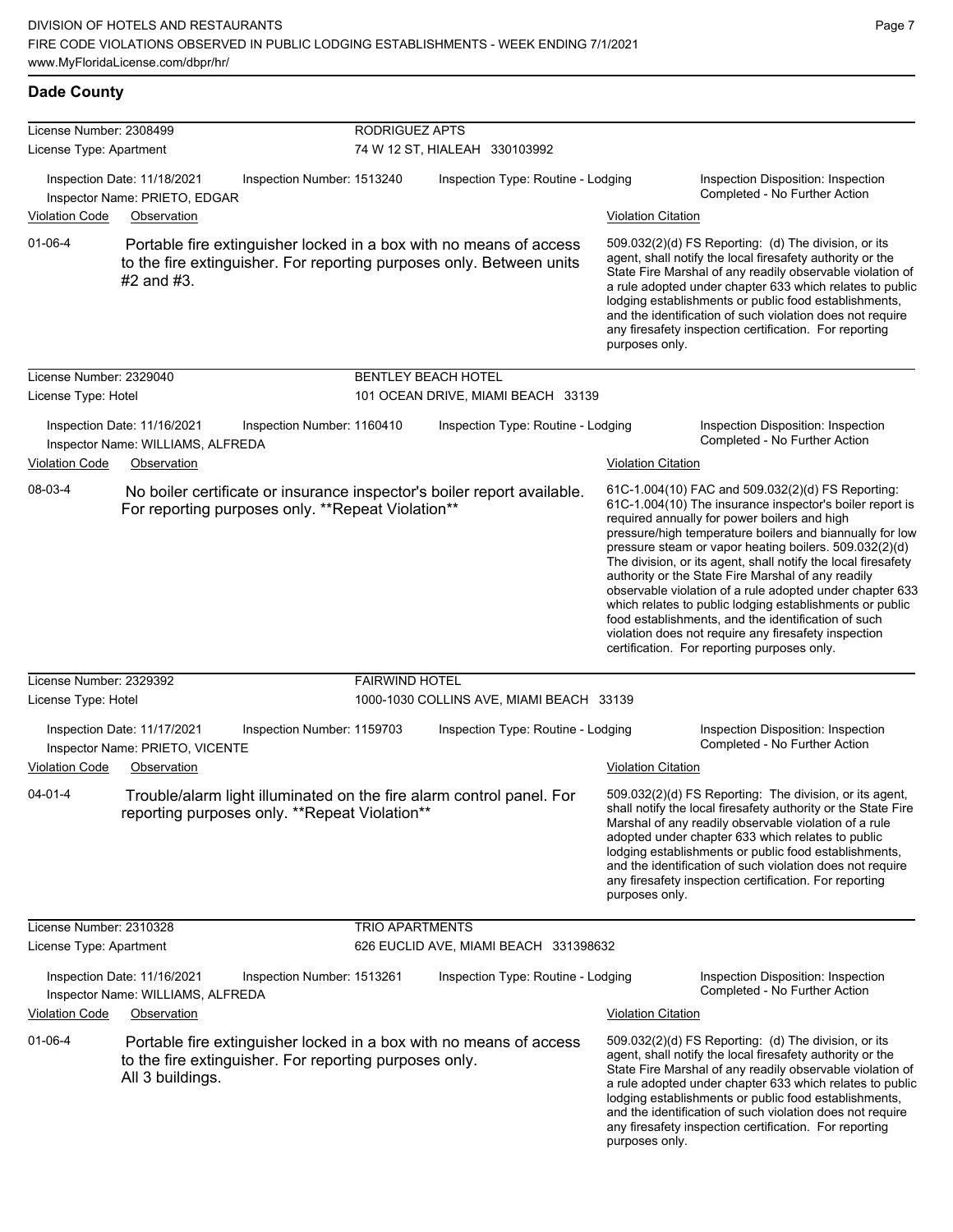| <b>Dade County</b>                             |                                                                                                                                                                                                                                                       |                                         |                                                  |                           |                                                                                                                                                                                                                                                                                                                                                                                                                                                                                                                                                                                                                                                                                                  |
|------------------------------------------------|-------------------------------------------------------------------------------------------------------------------------------------------------------------------------------------------------------------------------------------------------------|-----------------------------------------|--------------------------------------------------|---------------------------|--------------------------------------------------------------------------------------------------------------------------------------------------------------------------------------------------------------------------------------------------------------------------------------------------------------------------------------------------------------------------------------------------------------------------------------------------------------------------------------------------------------------------------------------------------------------------------------------------------------------------------------------------------------------------------------------------|
| License Number: 2327192<br>License Type: Hotel |                                                                                                                                                                                                                                                       | <b>RED SOUTH BEACH</b>                  | 3010 COLLINS AVE, MIAMI BEACH 33140              |                           |                                                                                                                                                                                                                                                                                                                                                                                                                                                                                                                                                                                                                                                                                                  |
| <b>Violation Code</b>                          | Inspection Date: 11/15/2021<br>Inspector Name: UNZAGA, MILADYS                                                                                                                                                                                        | Inspection Number: 1162812              | Inspection Type: Complaint Full                  |                           | Inspection Disposition: Call Back -<br>Extension given, pending                                                                                                                                                                                                                                                                                                                                                                                                                                                                                                                                                                                                                                  |
| 08-03-4                                        | Observation<br>- From initial inspection : No boiler certificate or insurance<br>inspector's boiler report available. For reporting purposes only.<br>**Repeat Violation**<br>**Time Extended**                                                       |                                         | - From follow-up inspection 2021-11-15:          | <b>Violation Citation</b> | 61C-1.004(10) FAC and 509.032(2)(d) FS Reporting:<br>61C-1.004(10) The insurance inspector's boiler report is<br>required annually for power boilers and high<br>pressure/high temperature boilers and biannually for low<br>pressure steam or vapor heating boilers. 509.032(2)(d)<br>The division, or its agent, shall notify the local firesafety<br>authority or the State Fire Marshal of any readily<br>observable violation of a rule adopted under chapter 633<br>which relates to public lodging establishments or public<br>food establishments, and the identification of such<br>violation does not require any firesafety inspection<br>certification. For reporting purposes only. |
| License Number: 2329277                        |                                                                                                                                                                                                                                                       |                                         | HILTON CABANA MIAMI BEACH                        |                           |                                                                                                                                                                                                                                                                                                                                                                                                                                                                                                                                                                                                                                                                                                  |
| License Type: Hotel                            |                                                                                                                                                                                                                                                       |                                         | 6261 COLLINS AVE, MIAMI BEACH 33140              |                           |                                                                                                                                                                                                                                                                                                                                                                                                                                                                                                                                                                                                                                                                                                  |
| <b>Violation Code</b>                          | Inspection Date: 11/15/2021<br>Inspector Name: UNZAGA, MILADYS<br>Observation                                                                                                                                                                         | Inspection Number: 1161042              | Inspection Type: Routine - Lodging               | <b>Violation Citation</b> | Inspection Disposition: Call Back -<br>Extension given, pending                                                                                                                                                                                                                                                                                                                                                                                                                                                                                                                                                                                                                                  |
| 08-01-4                                        | - From initial inspection : Boiler certificate or insurance inspector's<br>boiler report expired. For reporting purposes only. Observed boiler<br>certificate FL 130895, 132921 and 132922, all expired on<br>4/24/2021.                              | - From follow-up inspection 2021-11-15: |                                                  |                           | 61C-1.004(10) FAC and 509.032(2)(d) FS Reporting:<br>61C-1.004(10) The insurance inspector's boiler report is<br>required annually for power boilers and high<br>pressure/high temperature boilers and biannually for low<br>pressure steam or vapor heating boilers. 509.032(2)(d)<br>The division, or its agent, shall notify the local firesafety<br>authority or the State Fire Marshal of any readily<br>observable violation of a rule adopted under chapter 633<br>which relates to public lodging establishments or public<br>food establishments, and the identification of such<br>violation does not require any firesafety inspection<br>certification. For reporting purposes only. |
| License Number: 2330692                        |                                                                                                                                                                                                                                                       | <b>DORIAN GARDENS</b>                   |                                                  |                           |                                                                                                                                                                                                                                                                                                                                                                                                                                                                                                                                                                                                                                                                                                  |
| License Type: Apartment                        |                                                                                                                                                                                                                                                       |                                         | 13201 MEMORIAL HWY, NORTH MIAMI 33161            |                           |                                                                                                                                                                                                                                                                                                                                                                                                                                                                                                                                                                                                                                                                                                  |
| <b>Violation Code</b>                          | Inspection Date: 11/18/2021<br>Inspector Name: SUAREZ, LEOPOLDO<br>Observation                                                                                                                                                                        | Inspection Number: 1533479              | Inspection Type: Lodging-Licensing<br>Inspection | <b>Violation Citation</b> | Inspection Disposition: Inspection<br>Completed - No Further Action                                                                                                                                                                                                                                                                                                                                                                                                                                                                                                                                                                                                                              |
| $01 - 02 - 4$                                  | Portable fire extinguisher pressure gauge indicates the extinguisher<br>is in need of recharge. For reporting purposes only.                                                                                                                          |                                         |                                                  | purposes only.            | 509.032(2)(d) FS Reporting: (d) The division, or its<br>agent, shall notify the local firesafety authority or the<br>State Fire Marshal of any readily observable violation of<br>a rule adopted under chapter 633 which relates to public<br>lodging establishments or public food establishments,<br>and the identification of such violation does not require<br>any firesafety inspection certification. For reporting                                                                                                                                                                                                                                                                       |
| License Number: 2323902                        |                                                                                                                                                                                                                                                       |                                         | CORTLAND AT THE HAMMOCKS                         |                           |                                                                                                                                                                                                                                                                                                                                                                                                                                                                                                                                                                                                                                                                                                  |
| License Type: Apartment                        |                                                                                                                                                                                                                                                       |                                         | 15280 SW 104 ST, MIAMI 33196                     |                           |                                                                                                                                                                                                                                                                                                                                                                                                                                                                                                                                                                                                                                                                                                  |
| <b>Violation Code</b>                          | Inspection Date: 11/15/2021<br>Inspector Name: ELDER, AUDREY<br>Observation                                                                                                                                                                           | Inspection Number: 1528917              | Inspection Type: Routine - Lodging               | <b>Violation Citation</b> | Inspection Disposition: Call Back -<br>Complied                                                                                                                                                                                                                                                                                                                                                                                                                                                                                                                                                                                                                                                  |
| $01 - 06 - 4$                                  | - From initial inspection : Portable fire extinguisher locked in a box<br>with no means of access to the fire extinguisher. For reporting<br>purposes only.<br>Observed no breaking device near unit 7110.<br>inspection 2021-11-15: Portable fire ex |                                         | - From follow-up                                 |                           | 509.032(2)(d) FS Reporting: (d) The division, or its<br>agent, shall notify the local firesafety authority or the<br>State Fire Marshal of any readily observable violation of<br>a rule adopted under chapter 633 which relates to public<br>lodging establishments or public food establishments,<br>and the identification of such violation does not require<br>any firesafety inspection certification. For reporting                                                                                                                                                                                                                                                                       |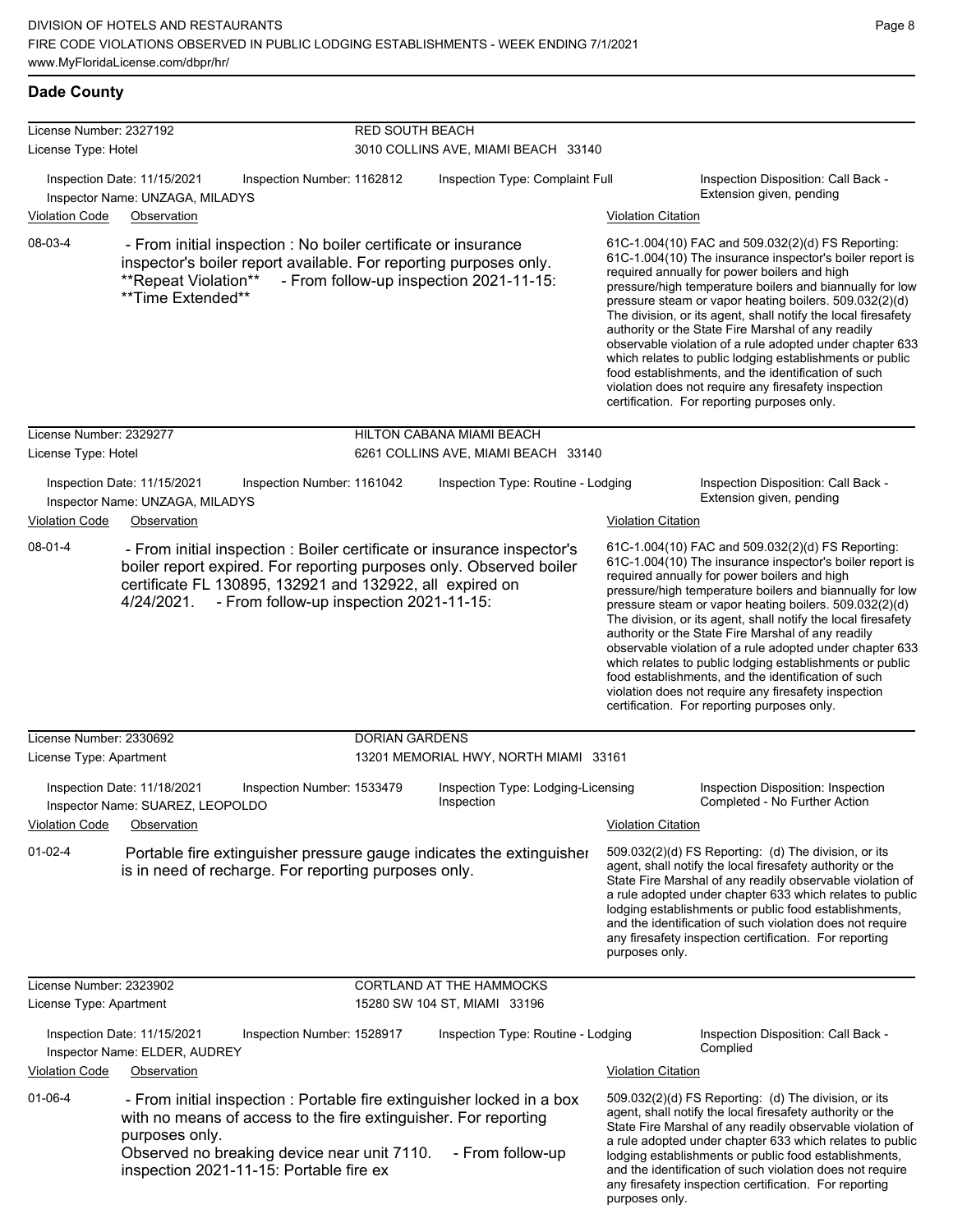### **Duval County**

| License Number: 2602255 |                                                                                                                                                                                                                                                                           | THE VILLAS                 |                                                                        |                           |                                                                                                                                                                                                                                                                                                                                                                                                                                                                                                                                                                                                                                                   |
|-------------------------|---------------------------------------------------------------------------------------------------------------------------------------------------------------------------------------------------------------------------------------------------------------------------|----------------------------|------------------------------------------------------------------------|---------------------------|---------------------------------------------------------------------------------------------------------------------------------------------------------------------------------------------------------------------------------------------------------------------------------------------------------------------------------------------------------------------------------------------------------------------------------------------------------------------------------------------------------------------------------------------------------------------------------------------------------------------------------------------------|
| License Type: Apartment |                                                                                                                                                                                                                                                                           |                            | 1251 KINGS RD, JACKSONVILLE 32204                                      |                           |                                                                                                                                                                                                                                                                                                                                                                                                                                                                                                                                                                                                                                                   |
| <b>Violation Code</b>   | Inspection Date: 11/15/2021<br>Inspector Name: ESPINOSA-BECKERT, ILIANA<br>Observation                                                                                                                                                                                    | Inspection Number: 1533454 | Inspection Type: Lodging-Licensing<br>Inspection                       | <b>Violation Citation</b> | Inspection Disposition: Inspection<br>Completed - No Further Action                                                                                                                                                                                                                                                                                                                                                                                                                                                                                                                                                                               |
|                         |                                                                                                                                                                                                                                                                           |                            |                                                                        |                           |                                                                                                                                                                                                                                                                                                                                                                                                                                                                                                                                                                                                                                                   |
| $01 - 02 - 4$           | is in need of recharge. For reporting purposes only. By apt 27                                                                                                                                                                                                            |                            | Portable fire extinguisher pressure gauge indicates the extinguisher   | purposes only.            | 509.032(2)(d) FS Reporting: (d) The division, or its<br>agent, shall notify the local firesafety authority or the<br>State Fire Marshal of any readily observable violation of<br>a rule adopted under chapter 633 which relates to public<br>lodging establishments or public food establishments,<br>and the identification of such violation does not require<br>any firesafety inspection certification. For reporting                                                                                                                                                                                                                        |
| $01 - 05 - 4$           | purposes only. Brake bar is gone by apt 3 and 27                                                                                                                                                                                                                          |                            | Portable fire extinguisher obstructed/not accessible. For reporting    | purposes only.            | 509.032(2)(d) FS Reporting: (d) The division, or its<br>agent, shall notify the local firesafety authority or the<br>State Fire Marshal of any readily observable violation of<br>a rule adopted under chapter 633 which relates to public<br>lodging establishments or public food establishments,<br>and the identification of such violation does not require<br>any firesafety inspection certification. For reporting                                                                                                                                                                                                                        |
| License Number: 2611854 |                                                                                                                                                                                                                                                                           |                            | OAK HAMMOCK APARTMENTS                                                 |                           |                                                                                                                                                                                                                                                                                                                                                                                                                                                                                                                                                                                                                                                   |
| License Type: Apartment |                                                                                                                                                                                                                                                                           |                            | 500 ACME ST, JACKSONVILLE 32211                                        |                           |                                                                                                                                                                                                                                                                                                                                                                                                                                                                                                                                                                                                                                                   |
|                         | Inspection Date: 11/16/2021<br>Inspector Name: THOMAS, PHILIP                                                                                                                                                                                                             | Inspection Number: 1533425 | Inspection Type: Lodging-Licensing<br>Inspection                       |                           | Inspection Disposition: Warning<br><b>Issued</b>                                                                                                                                                                                                                                                                                                                                                                                                                                                                                                                                                                                                  |
| <b>Violation Code</b>   | Observation                                                                                                                                                                                                                                                               |                            |                                                                        | <b>Violation Citation</b> |                                                                                                                                                                                                                                                                                                                                                                                                                                                                                                                                                                                                                                                   |
| $12 - 04 - 4$           | High Priority - Balcony/starway/platform collapsed.<br>Building 6 has collapsed landing between first and second floor.<br>Entire landing has fallen 6 feet and is resting on ground. Stairs<br>leading down from second floor end with 6 foot drop. Landing<br>between 2 |                            |                                                                        | good repair.              | 61C-1.004(5) FAC High Priority: All building structural<br>components, attachments and fixtures shall be kept in                                                                                                                                                                                                                                                                                                                                                                                                                                                                                                                                  |
| $12 - 04 - 4$           | collapsed.<br>Building 6 has collapsed landing between first and second floor.<br>Entire landing has fallen 6 feet and is resting on ground. Stairs<br>leading down from second floor end with 6                                                                          |                            | - From initial inspection : High Priority - Balcony/starway/platform   | good repair.              | 61C-1.004(5) FAC High Priority: All building structural<br>components, attachments and fixtures shall be kept in                                                                                                                                                                                                                                                                                                                                                                                                                                                                                                                                  |
| License Number: 2612227 |                                                                                                                                                                                                                                                                           | LA QUINTA INN #969         |                                                                        |                           |                                                                                                                                                                                                                                                                                                                                                                                                                                                                                                                                                                                                                                                   |
| License Type: Hotel     |                                                                                                                                                                                                                                                                           |                            | 4686 LENOIR AVE S, JACKSONVILLE 32216                                  |                           |                                                                                                                                                                                                                                                                                                                                                                                                                                                                                                                                                                                                                                                   |
|                         | Inspection Date: 11/18/2021<br>Inspector Name: VILBRUN, JOSUE                                                                                                                                                                                                             | Inspection Number: 1160984 | Inspection Type: Routine - Lodging                                     |                           | Inspection Disposition: Inspection<br>Completed - No Further Action                                                                                                                                                                                                                                                                                                                                                                                                                                                                                                                                                                               |
| <b>Violation Code</b>   | Observation                                                                                                                                                                                                                                                               |                            |                                                                        | <b>Violation Citation</b> |                                                                                                                                                                                                                                                                                                                                                                                                                                                                                                                                                                                                                                                   |
| 08-01-4                 | reporting purposes only.<br>One of boiler certificate shows expired on boiler site but operator<br>has inspection card showing completed.<br>Jurisdiction #133177 expiration                                                                                              |                            | Boiler certificate or insurance inspector's boiler report expired. For |                           | 61C-1.004(10) FAC and 509.032(2)(d) FS Reporting:<br>61C-1.004(10) The insurance inspector's boiler report is<br>required annually for power boilers and high<br>pressure/high temperature boilers and biannually for low<br>pressure steam or vapor heating boilers. 509.032(2)(d)<br>The division, or its agent, shall notify the local firesafety<br>authority or the State Fire Marshal of any readily<br>observable violation of a rule adopted under chapter 633<br>which relates to public lodging establishments or public<br>food establishments, and the identification of such<br>violation does not require any firesafety inspection |

certification. For reporting purposes only.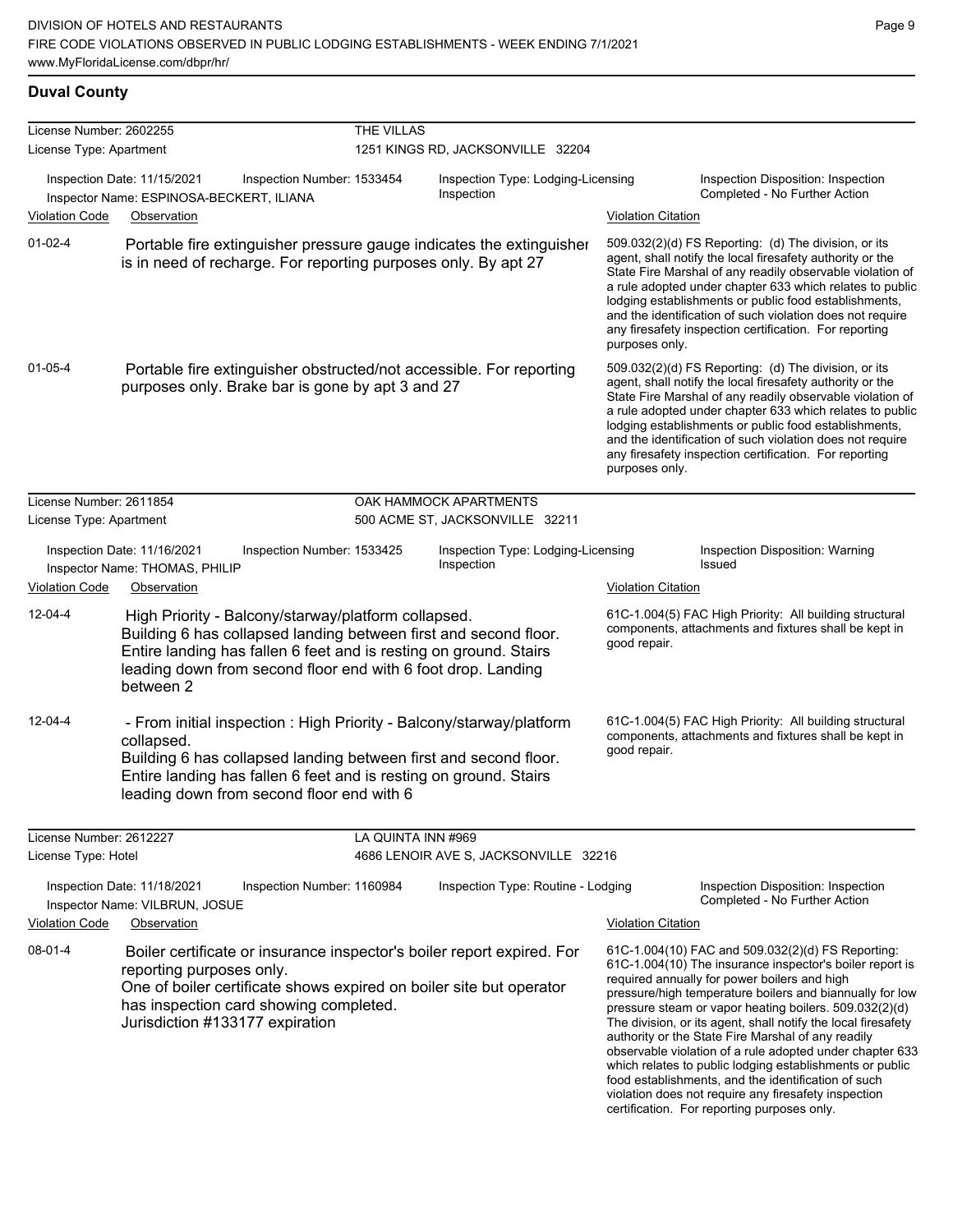### **Duval County**

| License Number: 2613278                                                                    |                                                                |                                                              | HOME2 SUITES BY HILTON JACKSONVILLE AIRPORT |                                                                      |                           |                                                                                                                                                                                                                                                                                                                                                                                                                                                                                                                                                                               |  |
|--------------------------------------------------------------------------------------------|----------------------------------------------------------------|--------------------------------------------------------------|---------------------------------------------|----------------------------------------------------------------------|---------------------------|-------------------------------------------------------------------------------------------------------------------------------------------------------------------------------------------------------------------------------------------------------------------------------------------------------------------------------------------------------------------------------------------------------------------------------------------------------------------------------------------------------------------------------------------------------------------------------|--|
| License Type: Hotel                                                                        |                                                                |                                                              |                                             | 13475 RANCH RD, JACKSONVILLE 32218                                   |                           |                                                                                                                                                                                                                                                                                                                                                                                                                                                                                                                                                                               |  |
| Inspection Number: 1159774<br>Inspection Date: 11/18/2021<br>Inspector Name: PERRY, DENNIS |                                                                |                                                              |                                             | Inspection Type: Routine - Lodging                                   |                           | Inspection Disposition: Inspection<br>Completed - No Further Action                                                                                                                                                                                                                                                                                                                                                                                                                                                                                                           |  |
| <b>Violation Code</b>                                                                      | Observation                                                    |                                                              |                                             |                                                                      | <b>Violation Citation</b> |                                                                                                                                                                                                                                                                                                                                                                                                                                                                                                                                                                               |  |
| $04 - 01 - 4$                                                                              | reporting purposes only.                                       | Panel near front entrance shows "general trouble".           |                                             | Trouble/alarm light illuminated on the fire alarm control panel. For | purposes only.            | 509.032(2)(d) FS Reporting: The division, or its agent,<br>shall notify the local firesafety authority or the State Fire<br>Marshal of any readily observable violation of a rule<br>adopted under chapter 633 which relates to public<br>lodging establishments or public food establishments,<br>and the identification of such violation does not require<br>any firesafety inspection certification. For reporting                                                                                                                                                        |  |
| License Number: 2609386                                                                    |                                                                |                                                              |                                             | <b>SHAKIR ECONOMY MOTEL</b>                                          |                           |                                                                                                                                                                                                                                                                                                                                                                                                                                                                                                                                                                               |  |
| License Type: Motel                                                                        |                                                                |                                                              |                                             | 7992 NEW KINGS RD, JACKSONVILLE 322193631                            |                           |                                                                                                                                                                                                                                                                                                                                                                                                                                                                                                                                                                               |  |
|                                                                                            | Inspection Date: 11/16/2021<br>Inspector Name: BELLEMARE, RYAN | Inspection Number: 1219551                                   |                                             | Inspection Type: Routine - Lodging                                   |                           | Inspection Disposition: Inspection<br>Completed - No Further Action                                                                                                                                                                                                                                                                                                                                                                                                                                                                                                           |  |
| <b>Violation Code</b>                                                                      | Observation                                                    |                                                              |                                             |                                                                      | <b>Violation Citation</b> |                                                                                                                                                                                                                                                                                                                                                                                                                                                                                                                                                                               |  |
| $04 - 02 - 4$                                                                              | purposes only.<br>are going replace it.                        | No smoke detector provided in guest room/unit. For reporting |                                             | Smoke detector missing from unit 4, person in charge stated they     |                           | 509.215(1) and (2) and 509.032(2)(d) FS Reporting:<br>509.215(1) Each guest room shall be equipped with an<br>approved listed single-station smoke detector meeting<br>the minimum requirements of NFPA-74 Standards for<br>the Installation, Maintenance and Use of Household Fire<br>Warning Equipment. (2) The building has smoke<br>detectors in each guest room individually annunciating<br>to a panel at a supervised location. $509.032(2)(d)$ The<br>division, or its agent, shall notify the local firesafety<br>authority or the State Fire Marshal of any readily |  |

observable violation of a rule adopted under chapter 633 which relates to public lodging establishments or public food establishments, and the identification of such violation does not require any firesafety inspection certification. For reporting purposes only.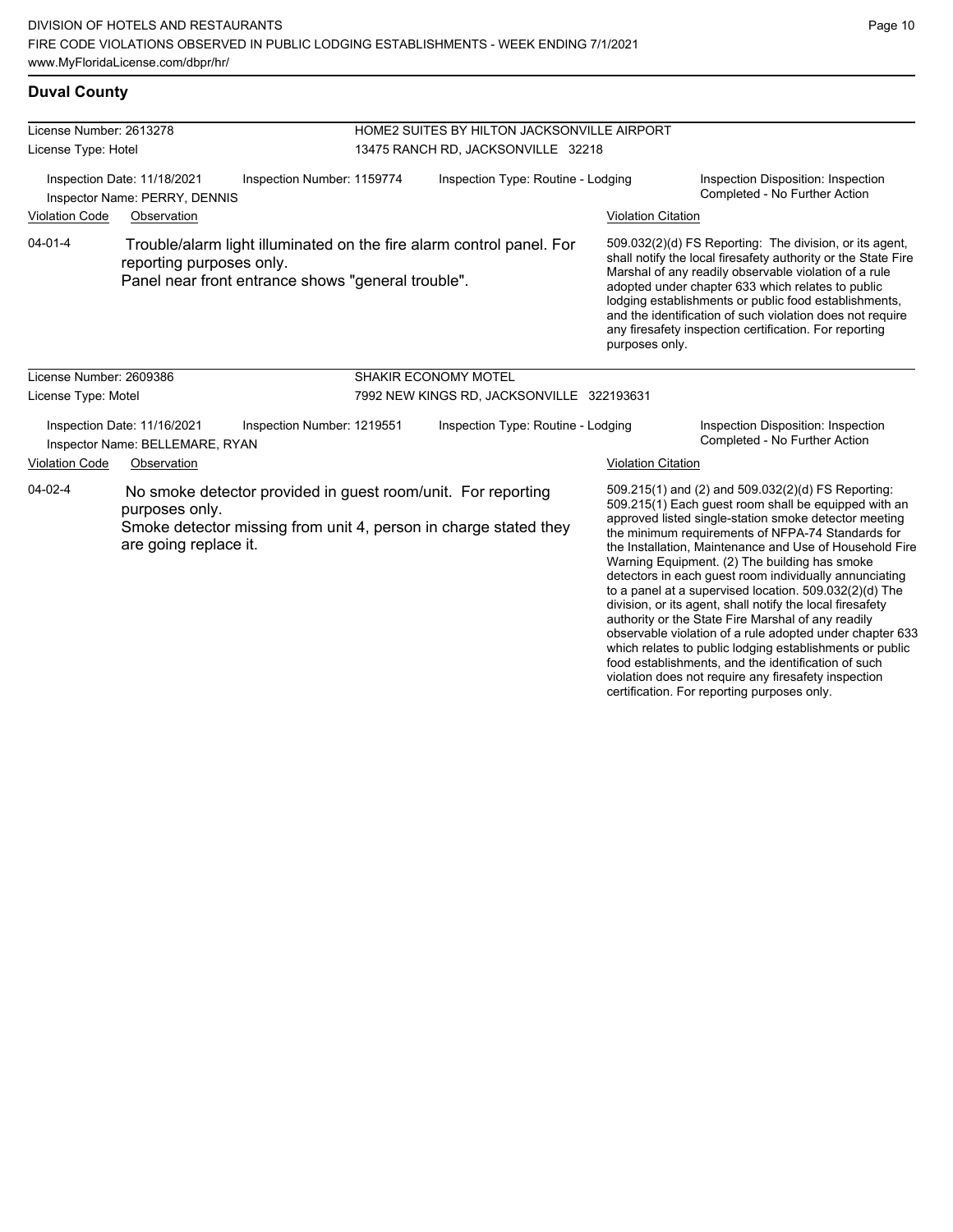## **Escambia County**

| License Number: 2705472                                                                      |             | <b>HOME STAY LODGE</b>                                                               |                                   |                                                                 |                           |                                                                                                                  |
|----------------------------------------------------------------------------------------------|-------------|--------------------------------------------------------------------------------------|-----------------------------------|-----------------------------------------------------------------|---------------------------|------------------------------------------------------------------------------------------------------------------|
| License Type: Motel                                                                          |             |                                                                                      | 9357 N DAVIS HWY, PENSACOLA 32514 |                                                                 |                           |                                                                                                                  |
| Inspection Number: 1221356<br>Inspection Date: 11/16/2021<br>Inspector Name: ADAMSON, ROBERT |             | Inspection Type: Complaint Full<br>Issued                                            |                                   | Inspection Disposition: Warning                                 |                           |                                                                                                                  |
| <b>Violation Code</b>                                                                        | Observation |                                                                                      |                                   |                                                                 | <b>Violation Citation</b> |                                                                                                                  |
| $12 - 04 - 4$                                                                                |             | High Priority - Balcony/starway/platform.<br>parking lot on right side in disrepair. |                                   | Upon inspection observed 2 columns on first level facing middle | good repair.              | 61C-1.004(5) FAC High Priority: All building structural<br>components, attachments and fixtures shall be kept in |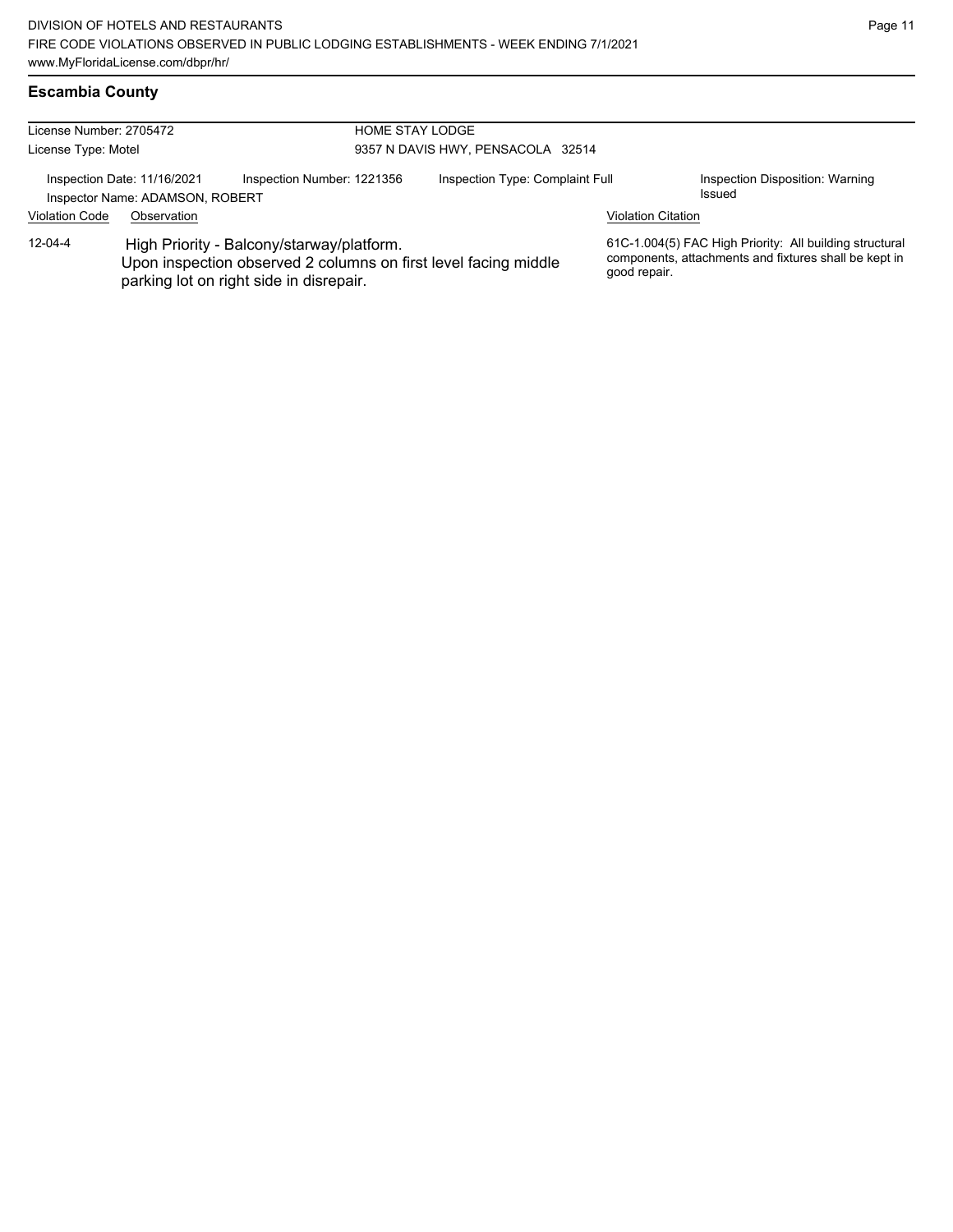| License Number: 2800564                                                                                                                                                                                           |                                                                 |                                                        | SI COMO NO INN                     |                                                                                                                                                                                                                                                                                                                                                              |                                           |                                                                                                                                                                                                                                                                                                                                                                                                                        |  |
|-------------------------------------------------------------------------------------------------------------------------------------------------------------------------------------------------------------------|-----------------------------------------------------------------|--------------------------------------------------------|------------------------------------|--------------------------------------------------------------------------------------------------------------------------------------------------------------------------------------------------------------------------------------------------------------------------------------------------------------------------------------------------------------|-------------------------------------------|------------------------------------------------------------------------------------------------------------------------------------------------------------------------------------------------------------------------------------------------------------------------------------------------------------------------------------------------------------------------------------------------------------------------|--|
| License Type: Motel                                                                                                                                                                                               |                                                                 |                                                        |                                    | 2480 N OCEANSHORE BLVD, FLAGLER BEACH 32136                                                                                                                                                                                                                                                                                                                  |                                           |                                                                                                                                                                                                                                                                                                                                                                                                                        |  |
|                                                                                                                                                                                                                   | Inspection Date: 11/15/2021<br>Inspector Name: BADDING, MELANIE | Inspection Number: 1217636                             | Inspection Type: Routine - Lodging |                                                                                                                                                                                                                                                                                                                                                              | Inspection Disposition: Warning<br>Issued |                                                                                                                                                                                                                                                                                                                                                                                                                        |  |
| <b>Violation Code</b>                                                                                                                                                                                             | Observation                                                     |                                                        |                                    |                                                                                                                                                                                                                                                                                                                                                              | <b>Violation Citation</b>                 |                                                                                                                                                                                                                                                                                                                                                                                                                        |  |
| $05-02-5$                                                                                                                                                                                                         | For reporting purposes only.                                    | making audible warning when tested, no flashing light. |                                    | Hearing-impaired smoke detector is not functioning when tested.<br>At the time of inspection, hearing impaired smoke alarm is only                                                                                                                                                                                                                           | purposes only.                            | 509.032(2)(d) FS Reporting: The division, or its agent,<br>shall notify the local firesafety authority or the State Fire<br>Marshal of any readily observable violation of a rule<br>adopted under chapter 633 which relates to public<br>lodging establishments or public food establishments,<br>and the identification of such violation does not require<br>any firesafety inspection certification. For reporting |  |
| License Number: 2800024                                                                                                                                                                                           |                                                                 |                                                        | <b>BEACH FRONT MOTEL</b>           |                                                                                                                                                                                                                                                                                                                                                              |                                           |                                                                                                                                                                                                                                                                                                                                                                                                                        |  |
| License Type: Motel                                                                                                                                                                                               |                                                                 |                                                        |                                    | 1544 S HWY A1A, FLAGLER BCH 321363805                                                                                                                                                                                                                                                                                                                        |                                           |                                                                                                                                                                                                                                                                                                                                                                                                                        |  |
|                                                                                                                                                                                                                   | Inspection Date: 11/15/2021<br>Inspector Name: BADDING, MELANIE | Inspection Number: 1218287                             | Inspection Type: Routine - Lodging |                                                                                                                                                                                                                                                                                                                                                              |                                           | Inspection Disposition: Warning<br>Issued                                                                                                                                                                                                                                                                                                                                                                              |  |
| <b>Violation Code</b>                                                                                                                                                                                             | Observation                                                     |                                                        |                                    |                                                                                                                                                                                                                                                                                                                                                              | <b>Violation Citation</b>                 |                                                                                                                                                                                                                                                                                                                                                                                                                        |  |
| $05-02-5$<br>Hearing-impaired smoke detector is not functioning when tested.<br>For reporting purposes only.<br>At the time of inspection, hearing impaired smoke alarm is not<br>flashing, only audible warning. |                                                                 |                                                        |                                    | 509.032(2)(d) FS Reporting: The division, or its agent,<br>shall notify the local firesafety authority or the State Fire<br>Marshal of any readily observable violation of a rule<br>adopted under chapter 633 which relates to public<br>lodging establishments or public food establishments,<br>and the identification of such violation does not require |                                           |                                                                                                                                                                                                                                                                                                                                                                                                                        |  |

any firesafety inspection certification. For reporting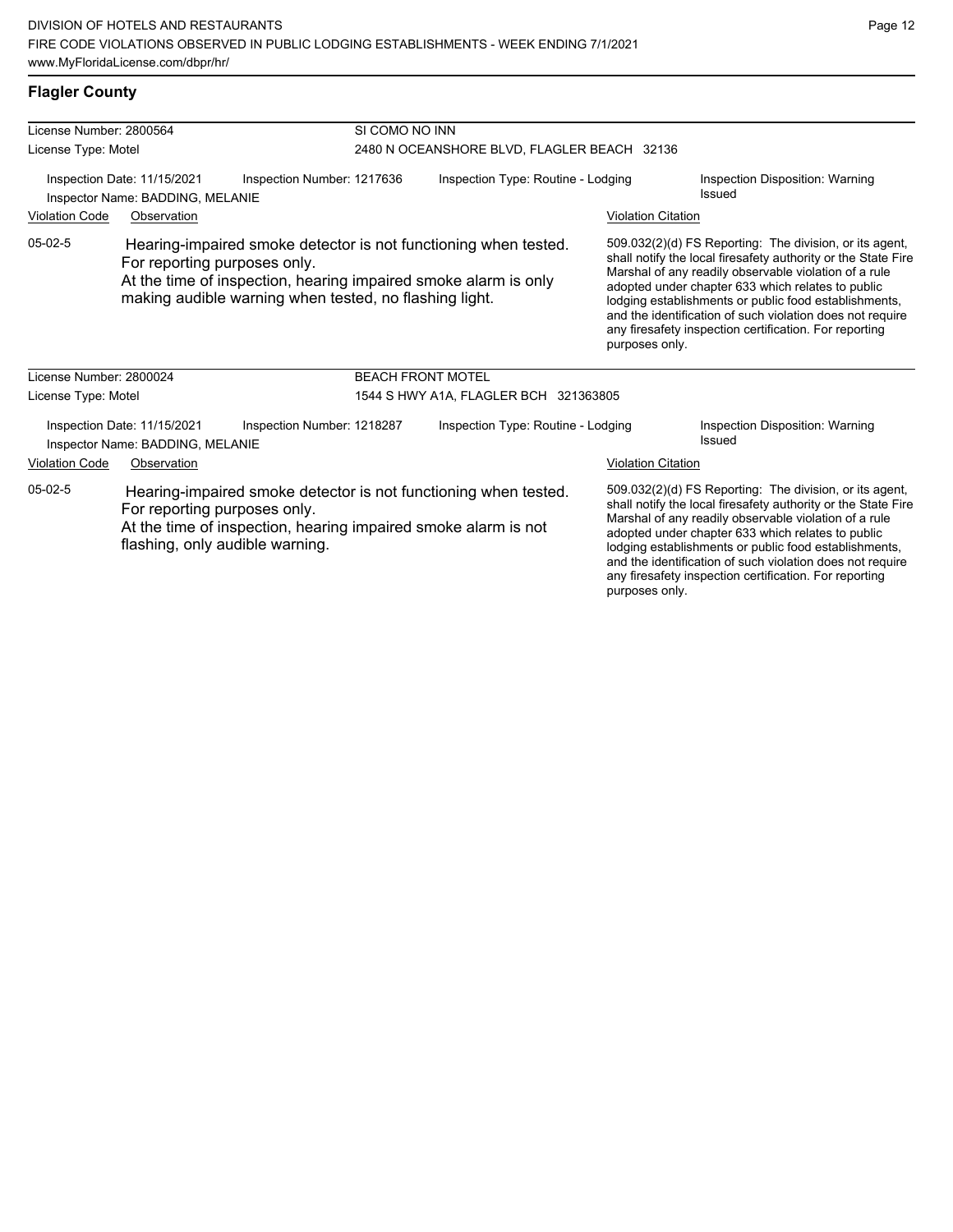### **Hillsborough County**

| License Number: 3906179 |                                                                                                                                                                                                                                  | <b>RODEWAY INN</b>         |                                    |                                                                                                                                                                                                                                                                                                                                                                                                                                                                                                                                                                                                                                                   |
|-------------------------|----------------------------------------------------------------------------------------------------------------------------------------------------------------------------------------------------------------------------------|----------------------------|------------------------------------|---------------------------------------------------------------------------------------------------------------------------------------------------------------------------------------------------------------------------------------------------------------------------------------------------------------------------------------------------------------------------------------------------------------------------------------------------------------------------------------------------------------------------------------------------------------------------------------------------------------------------------------------------|
| License Type: Motel     |                                                                                                                                                                                                                                  |                            | 2307 E BUSCH BLVD, TAMPA 33612     |                                                                                                                                                                                                                                                                                                                                                                                                                                                                                                                                                                                                                                                   |
| <b>Violation Code</b>   | Inspection Date: 11/18/2021<br>Inspector Name: CESAR, RACHEL                                                                                                                                                                     | Inspection Number: 1221434 | Inspection Type: Complaint Full    | Inspection Disposition: Warning<br><b>Issued</b><br><b>Violation Citation</b>                                                                                                                                                                                                                                                                                                                                                                                                                                                                                                                                                                     |
|                         | Observation                                                                                                                                                                                                                      |                            |                                    |                                                                                                                                                                                                                                                                                                                                                                                                                                                                                                                                                                                                                                                   |
| $01 - 03 - 4$           | Portable fire extinguisher missing from it's designated location (sign<br>present indicating designated location). For reporting purposes only.<br>Several fire extinguishers missing from designated locations.                 |                            |                                    | 509.032(2)(d) FS Reporting: (d) The division, or its<br>agent, shall notify the local firesafety authority or the<br>State Fire Marshal of any readily observable violation of<br>a rule adopted under chapter 633 which relates to public<br>lodging establishments or public food establishments,<br>and the identification of such violation does not require<br>any firesafety inspection certification. For reporting<br>purposes only.                                                                                                                                                                                                      |
| 04-03-4                 | Smoke detector/alarm in guest room/unit damaged as to appear to<br>be inoperable. For reporting purposes only. ADA room hearing<br>impaired smoke detector not working.                                                          |                            |                                    | 509.032(2)(d) FS Reporting: The division, or its agent,<br>shall notify the local firesafety authority or the State Fire<br>Marshal of any readily observable violation of a rule<br>adopted under chapter 633 which relates to public<br>lodging establishments or public food establishments,<br>and the identification of such violation does not require<br>any firesafety inspection certification. For reporting<br>purposes only.                                                                                                                                                                                                          |
| $05-02-5$               | Hearing-impaired smoke detector is not functioning when tested.<br>For reporting purposes only. Hearing impaired smoke detector in<br>ADA room #150 not working.                                                                 |                            |                                    | 509.032(2)(d) FS Reporting: The division, or its agent,<br>shall notify the local firesafety authority or the State Fire<br>Marshal of any readily observable violation of a rule<br>adopted under chapter 633 which relates to public<br>lodging establishments or public food establishments,<br>and the identification of such violation does not require<br>any firesafety inspection certification. For reporting<br>purposes only.                                                                                                                                                                                                          |
| 07-04-4                 | Electrical outlet damaged to indicate a malfunction. For reporting<br>purposes only. Electrical plates missing, exposed wiring. Room<br>212, 150, 118, 204                                                                       |                            |                                    | 509.032(2)(d) FS Reporting: (d) The division, or its<br>agent, shall notify the local firesafety authority or the<br>State Fire Marshal of any readily observable violation of<br>a rule adopted under chapter 633 which relates to public<br>lodging establishments or public food establishments,<br>and the identification of such violation does not require<br>any firesafety inspection certification. For reporting<br>purposes only.                                                                                                                                                                                                      |
| License Number: 3912086 |                                                                                                                                                                                                                                  | <b>CFOC TAMPA FL LLC</b>   |                                    |                                                                                                                                                                                                                                                                                                                                                                                                                                                                                                                                                                                                                                                   |
| License Type: Hotel     |                                                                                                                                                                                                                                  |                            | 6800 WOODSTORK RD, TAMPA 33637     |                                                                                                                                                                                                                                                                                                                                                                                                                                                                                                                                                                                                                                                   |
|                         | Inspection Date: 11/19/2021<br>Inspector Name: REGAS, ANTHONY                                                                                                                                                                    | Inspection Number: 1160616 | Inspection Type: Routine - Lodging | Inspection Disposition: Call Back -<br>Complied                                                                                                                                                                                                                                                                                                                                                                                                                                                                                                                                                                                                   |
| <b>Violation Code</b>   | Observation                                                                                                                                                                                                                      |                            |                                    | <b>Violation Citation</b>                                                                                                                                                                                                                                                                                                                                                                                                                                                                                                                                                                                                                         |
| 08-03-4                 | - From initial inspection : No boiler certificate or insurance<br>inspector's boiler report available. For reporting purposes only.<br>From follow-up inspection 2021-11-19: Boiler certificate is expired.<br>**Time Extended** |                            |                                    | 61C-1.004(10) FAC and 509.032(2)(d) FS Reporting:<br>61C-1.004(10) The insurance inspector's boiler report is<br>required annually for power boilers and high<br>pressure/high temperature boilers and biannually for low<br>pressure steam or vapor heating boilers. 509.032(2)(d)<br>The division, or its agent, shall notify the local firesafety<br>authority or the State Fire Marshal of any readily<br>observable violation of a rule adopted under chapter 633<br>which relates to public lodging establishments or public<br>food establishments, and the identification of such<br>violation does not require any firesafety inspection |

certification. For reporting purposes only.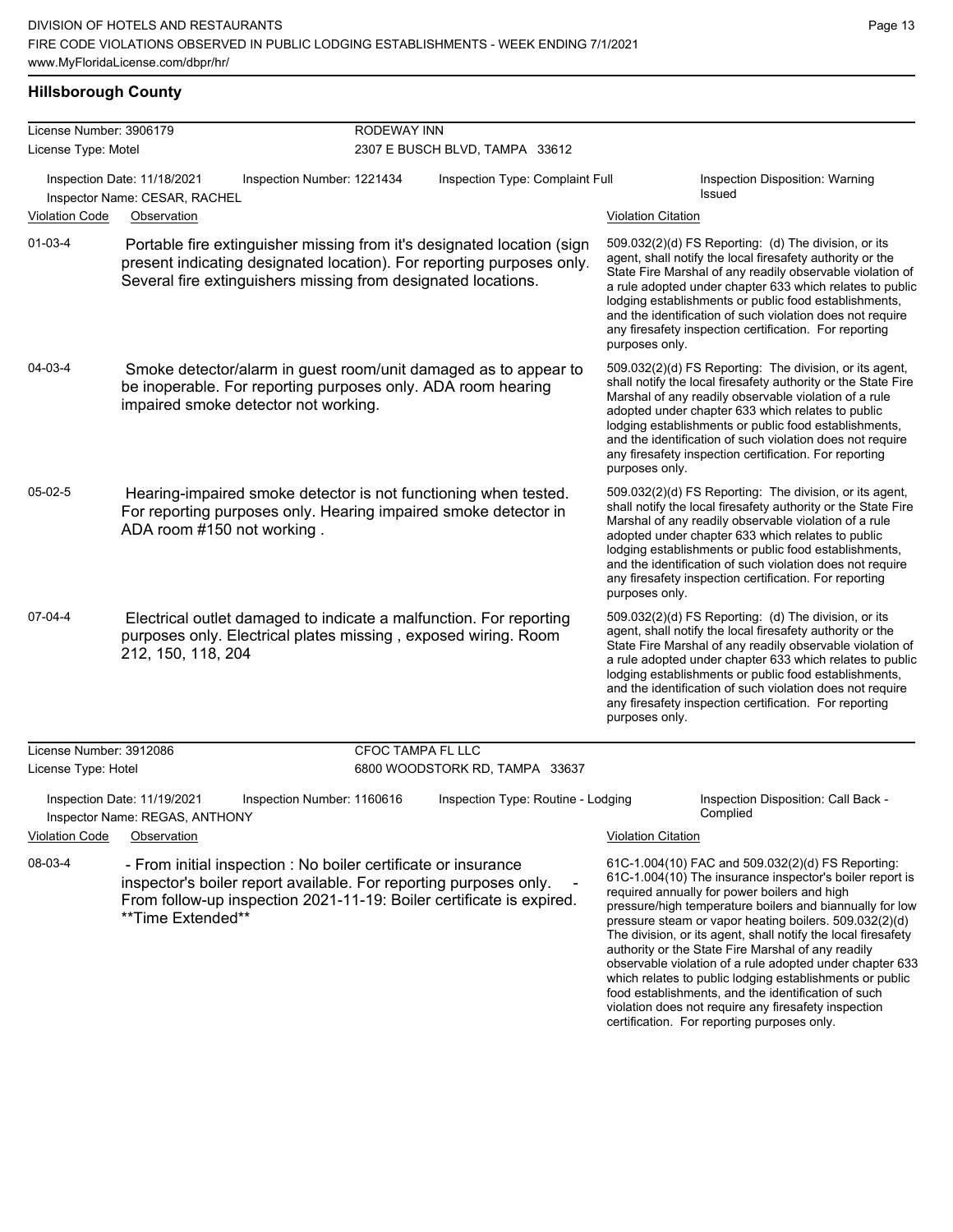## **Hillsborough County**

| License Number: 3911835                                      |                                                                                                                                                                                                                                                                       |                            | PORTOFINO APARTMENTS                                                  |                           |                                                                                                                                                                                                                                                                                                                                                                                                                            |  |  |  |
|--------------------------------------------------------------|-----------------------------------------------------------------------------------------------------------------------------------------------------------------------------------------------------------------------------------------------------------------------|----------------------------|-----------------------------------------------------------------------|---------------------------|----------------------------------------------------------------------------------------------------------------------------------------------------------------------------------------------------------------------------------------------------------------------------------------------------------------------------------------------------------------------------------------------------------------------------|--|--|--|
| License Type: Apartment                                      |                                                                                                                                                                                                                                                                       |                            | 8702 NEW TAMPA BLVD, TAMPA 33647                                      |                           |                                                                                                                                                                                                                                                                                                                                                                                                                            |  |  |  |
| Inspection Date: 11/16/2021<br>Inspector Name: POWELL, DAVID |                                                                                                                                                                                                                                                                       | Inspection Number: 1529995 | Inspection Type: Routine - Lodging                                    |                           | Inspection Disposition: Call Back -<br>Complied                                                                                                                                                                                                                                                                                                                                                                            |  |  |  |
| <b>Violation Code</b>                                        | Observation                                                                                                                                                                                                                                                           |                            |                                                                       | <b>Violation Citation</b> |                                                                                                                                                                                                                                                                                                                                                                                                                            |  |  |  |
| $01-02-4$                                                    | indicates the extinguisher is in need of recharge. For reporting<br>purposes only. Observed 2 fire extinguisher that appear to be in the<br>recharge zone. Verify that all fire extinguishers                                                                         |                            | - From initial inspection : Portable fire extinguisher pressure gauge | purposes only.            | 509.032(2)(d) FS Reporting: (d) The division, or its<br>agent, shall notify the local firesafety authority or the<br>State Fire Marshal of any readily observable violation of<br>a rule adopted under chapter 633 which relates to public<br>lodging establishments or public food establishments,<br>and the identification of such violation does not require<br>any firesafety inspection certification. For reporting |  |  |  |
| 04-06-4                                                      | - From initial inspection : Fire alarm control panel emitting an<br>audible alarm. For reporting purposes only. Observed an audible<br>alarm from the fire control box $@6-8636$ - From follow-up<br>inspection 2021-11-16: Observed an audible alarm from the fire c |                            |                                                                       | purposes only.            | 509.032(2)(d) FS Reporting: The division, or its agent,<br>shall notify the local firesafety authority or the State Fire<br>Marshal of any readily observable violation of a rule<br>adopted under chapter 633 which relates to public<br>lodging establishments or public food establishments,<br>and the identification of such violation does not require<br>any firesafety inspection certification. For reporting     |  |  |  |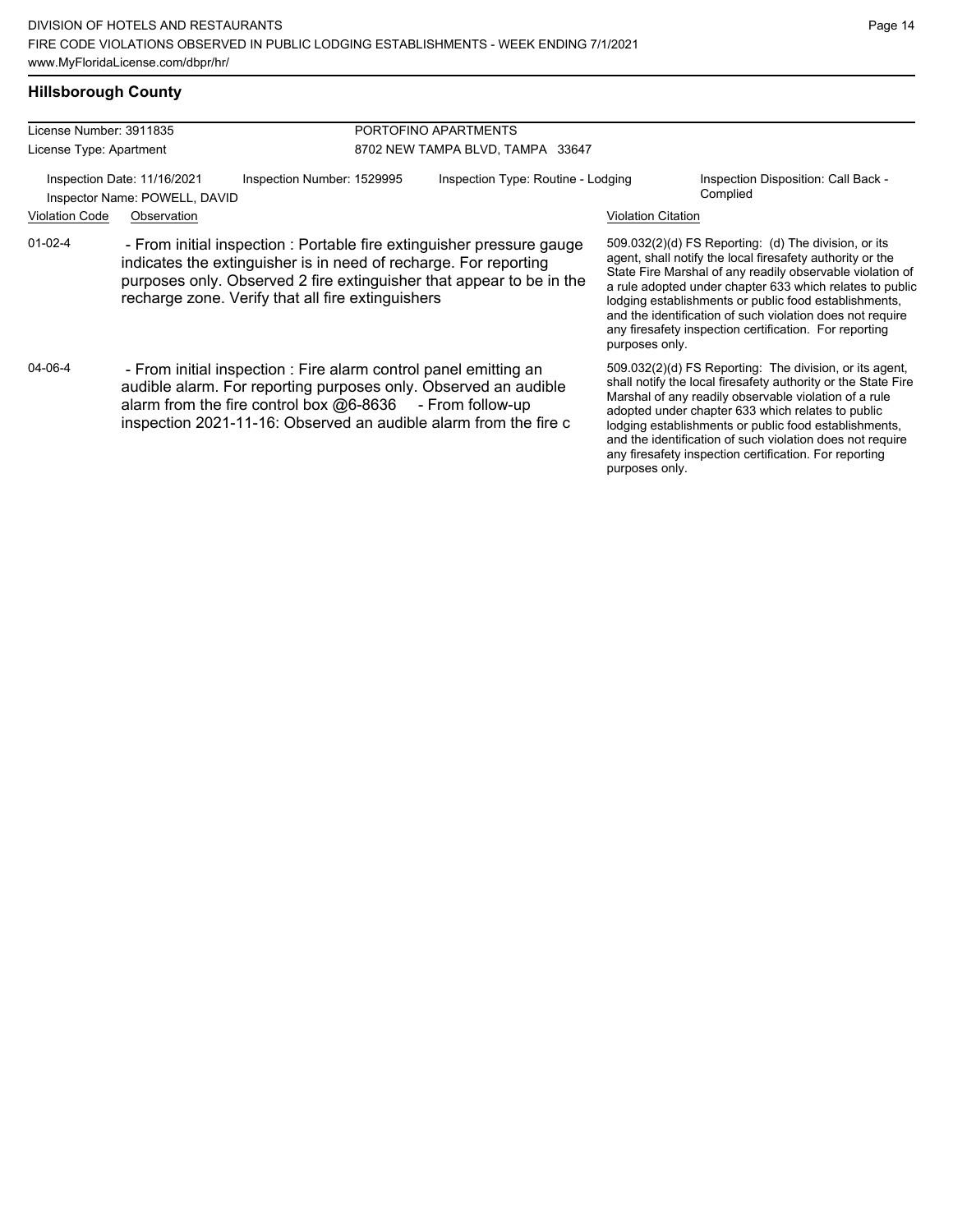### **Indian River County**

| License Number: 4100003               |                                                                |                                     | <b>OYSTER BAY</b> |                                                                                                                                             |                           |                                                                                                                                                                                                                                                                                                                                                                                                                            |
|---------------------------------------|----------------------------------------------------------------|-------------------------------------|-------------------|---------------------------------------------------------------------------------------------------------------------------------------------|---------------------------|----------------------------------------------------------------------------------------------------------------------------------------------------------------------------------------------------------------------------------------------------------------------------------------------------------------------------------------------------------------------------------------------------------------------------|
| License Type: Vacation Rental - Condo |                                                                | 1614 N CENTRAL, SEBASTIAN 329583808 |                   |                                                                                                                                             |                           |                                                                                                                                                                                                                                                                                                                                                                                                                            |
|                                       | Inspection Date: 11/18/2021<br>Inspector Name: SCHUCK, GREGORY | Inspection Number: 1089373          |                   | Inspection Type: Routine - Lodging                                                                                                          |                           | Inspection Disposition: Inspection<br>Completed - No Further Action                                                                                                                                                                                                                                                                                                                                                        |
| <b>Violation Code</b>                 | Observation                                                    |                                     |                   |                                                                                                                                             | <b>Violation Citation</b> |                                                                                                                                                                                                                                                                                                                                                                                                                            |
| $01-02-4$                             | to restrooms                                                   |                                     |                   | Portable fire extinguisher pressure gauge indicates the extinguisher<br>is in need of recharge. For reporting purposes only. Pool deck next | purposes only.            | 509.032(2)(d) FS Reporting: (d) The division, or its<br>agent, shall notify the local firesafety authority or the<br>State Fire Marshal of any readily observable violation of<br>a rule adopted under chapter 633 which relates to public<br>lodging establishments or public food establishments,<br>and the identification of such violation does not require<br>any firesafety inspection certification. For reporting |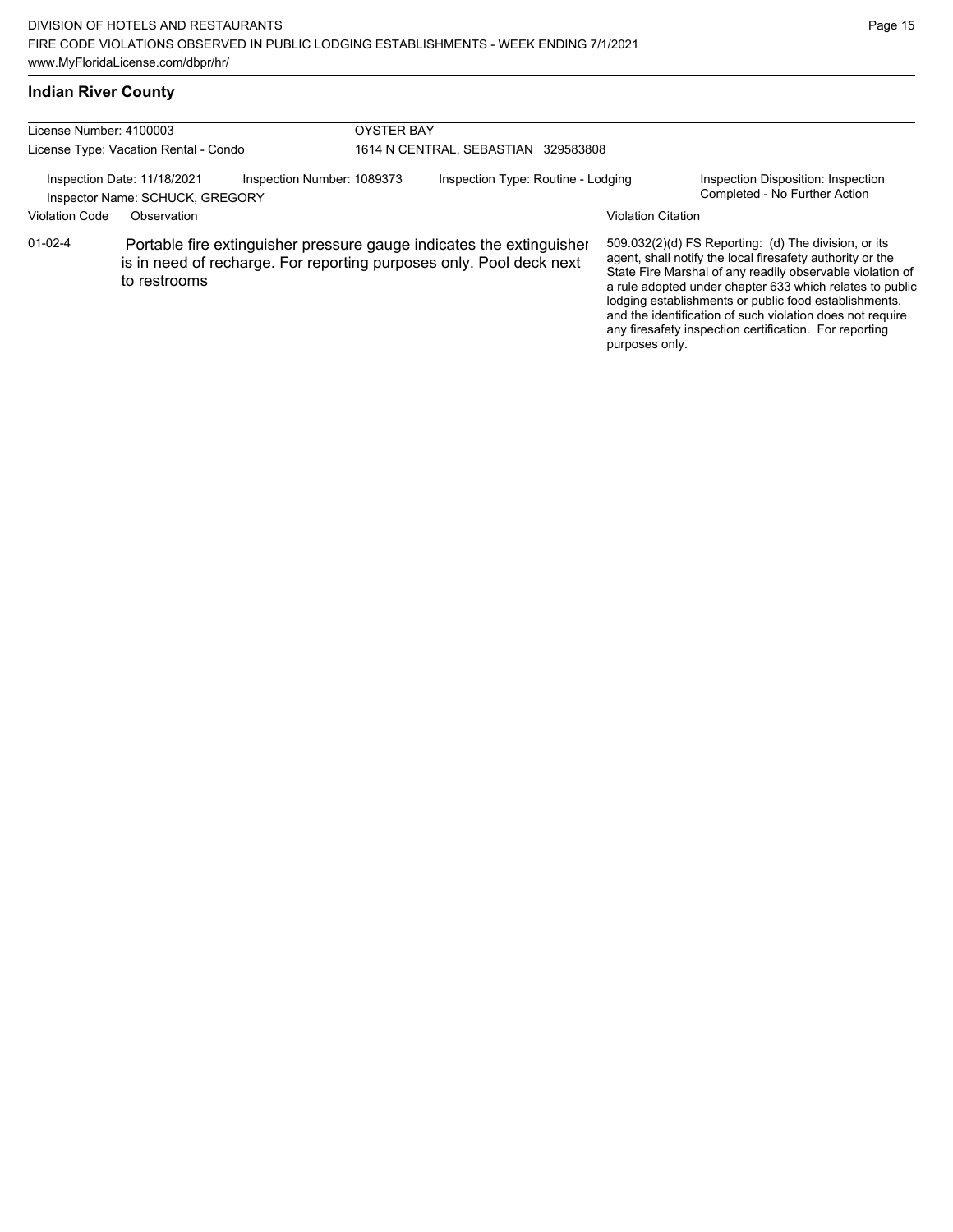violation does not require any firesafety inspection certification. For reporting purposes only.

Page 16

| <b>Lee County</b>                                            |                                                                  |                                                                                                                                                                                                 |                                      |                           |                                                                                                                                                                                                                                                                                                                                                                                                                                                                                                                                                                                           |
|--------------------------------------------------------------|------------------------------------------------------------------|-------------------------------------------------------------------------------------------------------------------------------------------------------------------------------------------------|--------------------------------------|---------------------------|-------------------------------------------------------------------------------------------------------------------------------------------------------------------------------------------------------------------------------------------------------------------------------------------------------------------------------------------------------------------------------------------------------------------------------------------------------------------------------------------------------------------------------------------------------------------------------------------|
| License Number: 4605213                                      |                                                                  |                                                                                                                                                                                                 | TH PALMS OF MONTERREY                |                           |                                                                                                                                                                                                                                                                                                                                                                                                                                                                                                                                                                                           |
| License Type: Apartment                                      |                                                                  |                                                                                                                                                                                                 | 15250 SONOMA DR, FORT MYERS 33908    |                           |                                                                                                                                                                                                                                                                                                                                                                                                                                                                                                                                                                                           |
| Inspection Date: 11/16/2021<br>Inspector Name: SOMMERS, KARA |                                                                  | Inspection Number: 1521296                                                                                                                                                                      | Inspection Type: Routine - Lodging   |                           | Inspection Disposition: Inspection<br>Completed - No Further Action                                                                                                                                                                                                                                                                                                                                                                                                                                                                                                                       |
| <b>Violation Code</b>                                        | Observation                                                      |                                                                                                                                                                                                 |                                      | <b>Violation Citation</b> |                                                                                                                                                                                                                                                                                                                                                                                                                                                                                                                                                                                           |
| $01 - 02 - 4$                                                |                                                                  | Portable fire extinguisher pressure gauge indicates the extinguisher<br>is in need of recharge. Extinguisher next to Unit 302, Building 7. For<br>reporting purposes only. **Repeat Violation** |                                      | purposes only.            | 509.032(2)(d) FS Reporting: (d) The division, or its<br>agent, shall notify the local firesafety authority or the<br>State Fire Marshal of any readily observable violation of<br>a rule adopted under chapter 633 which relates to public<br>lodging establishments or public food establishments,<br>and the identification of such violation does not require<br>any firesafety inspection certification. For reporting                                                                                                                                                                |
| License Number: 4604781                                      |                                                                  |                                                                                                                                                                                                 | DIAMONDHEAD BEACH RESORT LLC         |                           |                                                                                                                                                                                                                                                                                                                                                                                                                                                                                                                                                                                           |
| License Type: Hotel                                          |                                                                  |                                                                                                                                                                                                 | 2000 ESTERO BLVD, FT MYERS BCH 33931 |                           |                                                                                                                                                                                                                                                                                                                                                                                                                                                                                                                                                                                           |
|                                                              | Inspection Date: 11/18/2021<br>Inspector Name: GONDERMANN, FRANK | Inspection Number: 1160141                                                                                                                                                                      | Inspection Type: Routine - Lodging   |                           | Inspection Disposition: Inspection<br>Completed - No Further Action                                                                                                                                                                                                                                                                                                                                                                                                                                                                                                                       |
| <b>Violation Code</b>                                        | Observation                                                      |                                                                                                                                                                                                 |                                      | <b>Violation Citation</b> |                                                                                                                                                                                                                                                                                                                                                                                                                                                                                                                                                                                           |
| $08 - 01 - 4$                                                | 04/27/2019                                                       | Boiler certificate or insurance inspector's boiler report expired. For<br>reporting purposes only. Boiler certificate on site expired on                                                        |                                      |                           | 61C-1.004(10) FAC and 509.032(2)(d) FS Reporting:<br>61C-1.004(10) The insurance inspector's boiler report is<br>required annually for power boilers and high<br>pressure/high temperature boilers and biannually for low<br>pressure steam or vapor heating boilers. 509.032(2)(d)<br>The division, or its agent, shall notify the local firesafety<br>authority or the State Fire Marshal of any readily<br>observable violation of a rule adopted under chapter 633<br>which relates to public lodging establishments or public<br>food establishments, and the identification of such |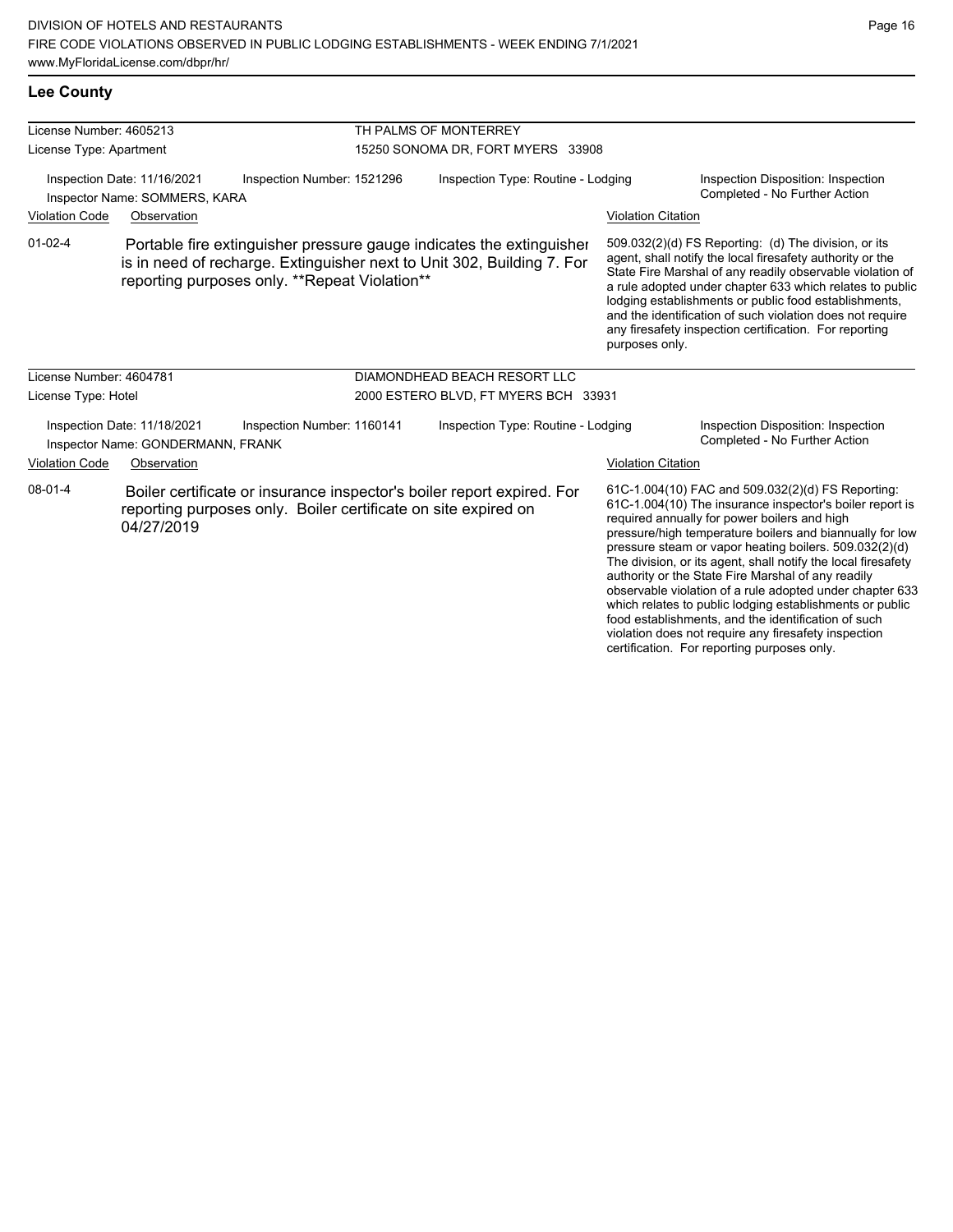| License Number: 5102177                                                    |                                                               |                                  | COURTYARD BY MARRIOTT BRADENTON                                                                                                           |                           |                                                                                                                                                                                                                                                                                                                                                                                                                            |  |  |
|----------------------------------------------------------------------------|---------------------------------------------------------------|----------------------------------|-------------------------------------------------------------------------------------------------------------------------------------------|---------------------------|----------------------------------------------------------------------------------------------------------------------------------------------------------------------------------------------------------------------------------------------------------------------------------------------------------------------------------------------------------------------------------------------------------------------------|--|--|
| License Type: Motel                                                        |                                                               |                                  | 100 RIVERFRONT DR, BRADENTON 34205                                                                                                        |                           |                                                                                                                                                                                                                                                                                                                                                                                                                            |  |  |
|                                                                            | Inspection Date: 11/17/2021<br>Inspector Name: BECHTOLD, NEIL | Inspection Number: 1218637       | Inspection Type: Routine - Lodging                                                                                                        |                           | Inspection Disposition: Inspection<br>Completed - No Further Action                                                                                                                                                                                                                                                                                                                                                        |  |  |
| <b>Violation Code</b>                                                      | Observation                                                   |                                  |                                                                                                                                           | <b>Violation Citation</b> |                                                                                                                                                                                                                                                                                                                                                                                                                            |  |  |
| $04 - 01 - 4$                                                              | reporting purposes only.                                      | occupants had vaped in the room. | Trouble/alarm light illuminated on the fire alarm control panel. For<br>Observed 001 trouble smoke room 302. Operator stated that the     | purposes only.            | 509.032(2)(d) FS Reporting: The division, or its agent,<br>shall notify the local firesafety authority or the State Fire<br>Marshal of any readily observable violation of a rule<br>adopted under chapter 633 which relates to public<br>lodging establishments or public food establishments,<br>and the identification of such violation does not require<br>any firesafety inspection certification. For reporting     |  |  |
| License Number: 5100673                                                    |                                                               |                                  | <b>SILVER SURF MOTEL</b>                                                                                                                  |                           |                                                                                                                                                                                                                                                                                                                                                                                                                            |  |  |
| License Type: Motel                                                        |                                                               |                                  | 1301 N GULF DR, BRADENTON BCH 342172519                                                                                                   |                           |                                                                                                                                                                                                                                                                                                                                                                                                                            |  |  |
|                                                                            | Inspection Date: 11/17/2021<br>Inspector Name: HELGESON, ERIC | Inspection Number: 1217593       | Inspection Type: Routine - Lodging                                                                                                        |                           | Inspection Disposition: Inspection<br>Completed - No Further Action                                                                                                                                                                                                                                                                                                                                                        |  |  |
| <b>Violation Code</b>                                                      | Observation                                                   |                                  |                                                                                                                                           | <b>Violation Citation</b> |                                                                                                                                                                                                                                                                                                                                                                                                                            |  |  |
| 02-08-4<br>stored under a stairwell. For reporting purposes only.<br>#300. |                                                               |                                  | Propane (LP gas) tank having a water capacity greater than 2.7 lbs.<br>Observed several 20lb propane cylinders under stairwell below unit |                           | 509.032(2)(d) FS Reporting: (d) The division, or its<br>agent, shall notify the local firesafety authority or the<br>State Fire Marshal of any readily observable violation of<br>a rule adopted under chapter 633 which relates to public<br>lodging establishments or public food establishments,<br>and the identification of such violation does not require<br>any firesafety inspection certification. For reporting |  |  |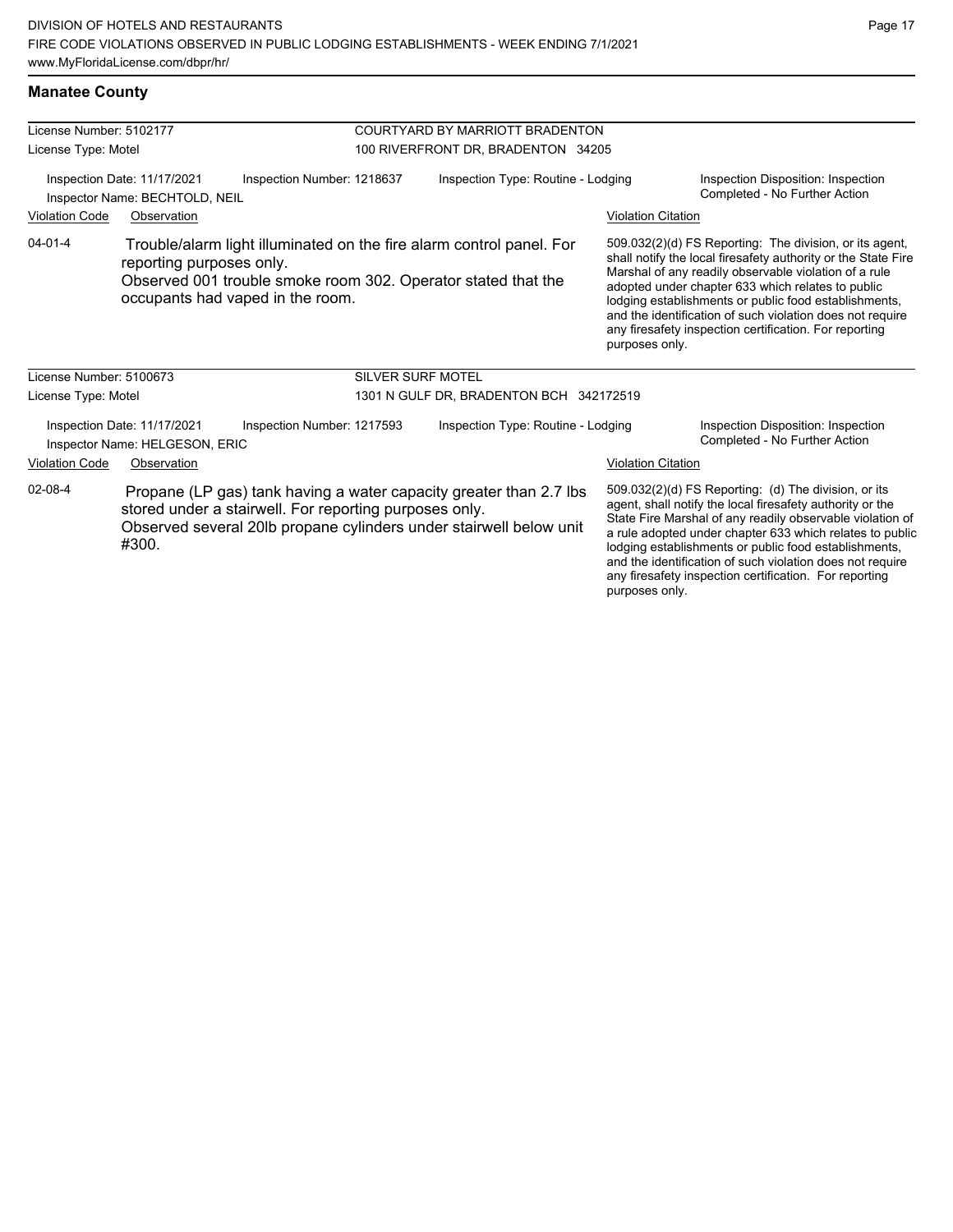## **Marion County**

License Number: 5201373 License Type: Hotel

COURTYARD OCALA 3712 SW 38 AVE, OCALA 34474

Inspection Date: 11/16/2021 Inspection Number: 1163397 Inspection Type: Complaint Full Inspection Disposition: Inspection<br>Inspector Name: GARNER DHANIOLIA

Inspector Name: GARNER, DHANIQUA

#### Violation Code Observation Violation Citation

08-01-4 Boiler certificate or insurance inspector's boiler report expired. For reporting purposes only.

> Observed Boiler certificates with expiration date 10/31/21 both in office and Boiler Room. Operator has log for checks done twice per day, check for 11/16 don

61C-1.004(10) FAC and 509.032(2)(d) FS Reporting: 61C-1.004(10) The insurance inspector's boiler report is required annually for power boilers and high pressure/high temperature boilers and biannually for low pressure steam or vapor heating boilers. 509.032(2)(d) The division, or its agent, shall notify the local firesafety authority or the State Fire Marshal of any readily observable violation of a rule adopted under chapter 633 which relates to public lodging establishments or public food establishments, and the identification of such violation does not require any firesafety inspection certification. For reporting purposes only.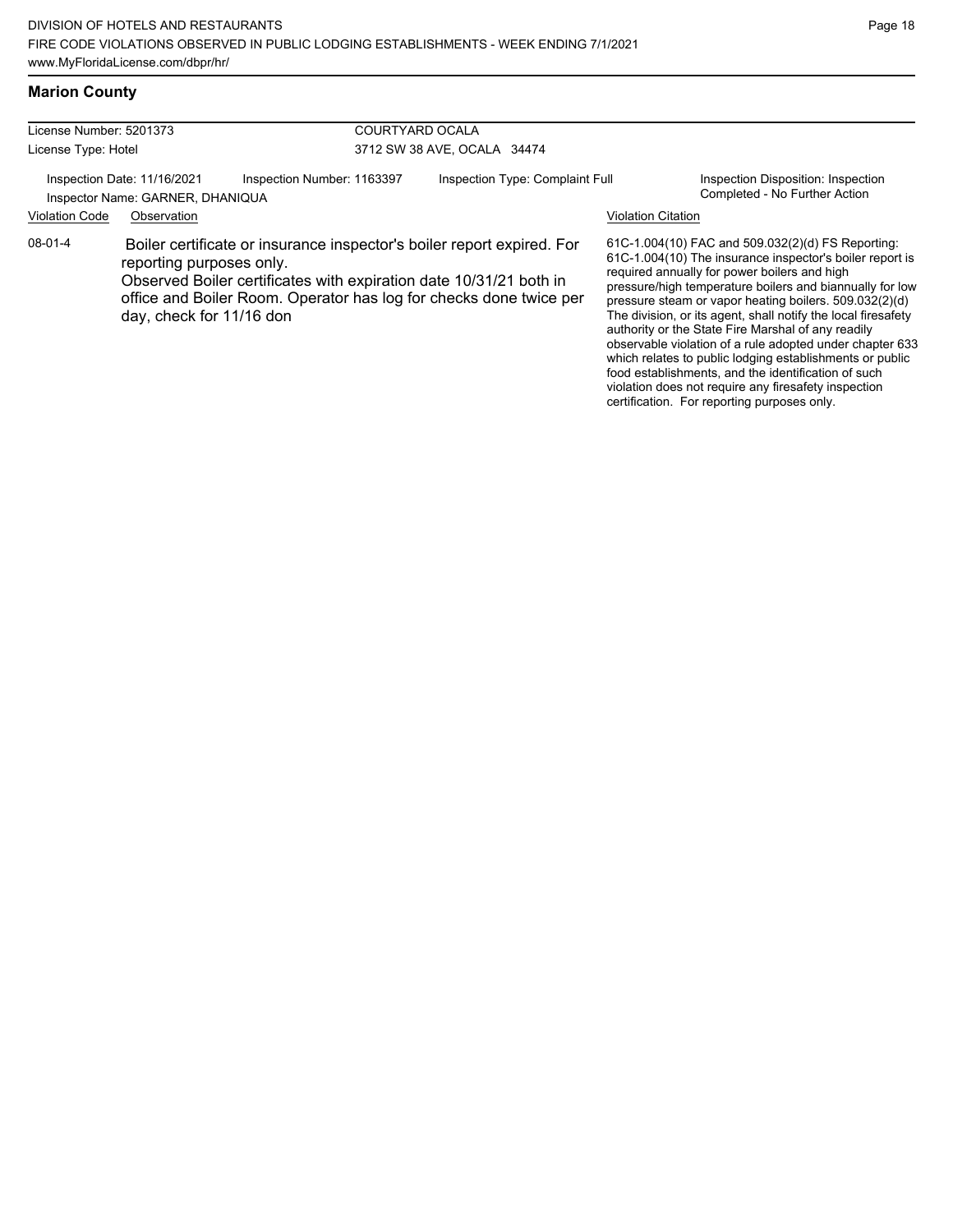| License Number: 5301475                                                                      |                                                                |                                                             | <b>RIO PORCHES</b>                               |                                                 |                                                                     |                                                                                                                                                                                                                                                                                                                                                                                                                            |  |
|----------------------------------------------------------------------------------------------|----------------------------------------------------------------|-------------------------------------------------------------|--------------------------------------------------|-------------------------------------------------|---------------------------------------------------------------------|----------------------------------------------------------------------------------------------------------------------------------------------------------------------------------------------------------------------------------------------------------------------------------------------------------------------------------------------------------------------------------------------------------------------------|--|
| License Type: Apartment                                                                      |                                                                |                                                             | 1440 NE DIXIE HWY, JENSEN BEACH 34957            |                                                 |                                                                     |                                                                                                                                                                                                                                                                                                                                                                                                                            |  |
| Inspection Number: 1533500<br>Inspection Date: 11/18/2021<br>Inspector Name: PETROW, MICHAEL |                                                                |                                                             | Inspection Type: Lodging-Licensing<br>Inspection |                                                 | Inspection Disposition: Inspection<br>Completed - No Further Action |                                                                                                                                                                                                                                                                                                                                                                                                                            |  |
| <b>Violation Code</b>                                                                        | Observation                                                    |                                                             |                                                  |                                                 | <b>Violation Citation</b>                                           |                                                                                                                                                                                                                                                                                                                                                                                                                            |  |
| $01 - 04 - 4$                                                                                | reporting purposes only.                                       | No portable fire extinguisher observed on the premises. For |                                                  |                                                 | purposes only.                                                      | 509.032(2)(d) FS Reporting: (d) The division, or its<br>agent, shall notify the local firesafety authority or the<br>State Fire Marshal of any readily observable violation of<br>a rule adopted under chapter 633 which relates to public<br>lodging establishments or public food establishments,<br>and the identification of such violation does not require<br>any firesafety inspection certification. For reporting |  |
| License Number: 5301461                                                                      |                                                                |                                                             |                                                  | THE HAMMOCK AT STUART VILLA RENTALS             |                                                                     |                                                                                                                                                                                                                                                                                                                                                                                                                            |  |
| License Type: Apartment                                                                      |                                                                |                                                             |                                                  | 701 SE MARTIN LUTHER KING JR BLVD, STUART 34994 |                                                                     |                                                                                                                                                                                                                                                                                                                                                                                                                            |  |
|                                                                                              | Inspection Date: 11/18/2021<br>Inspector Name: PETROW, MICHAEL | Inspection Number: 1519171                                  |                                                  | Inspection Type: Routine - Lodging              |                                                                     | Inspection Disposition: Inspection<br>Completed - No Further Action                                                                                                                                                                                                                                                                                                                                                        |  |
| <b>Violation Code</b>                                                                        | Observation                                                    |                                                             |                                                  |                                                 | <b>Violation Citation</b>                                           |                                                                                                                                                                                                                                                                                                                                                                                                                            |  |
| $01 - 04 - 4$                                                                                | reporting purposes only.                                       | No portable fire extinguisher observed on the premises. For |                                                  |                                                 |                                                                     | 509.032(2)(d) FS Reporting: (d) The division, or its<br>agent, shall notify the local firesafety authority or the<br>State Fire Marshal of any readily observable violation of<br>a rule adopted under chapter 633 which relates to public<br>lodging establishments or public food establishments,<br>and the identification of such violation does not require<br>any firesafety inspection certification. For reporting |  |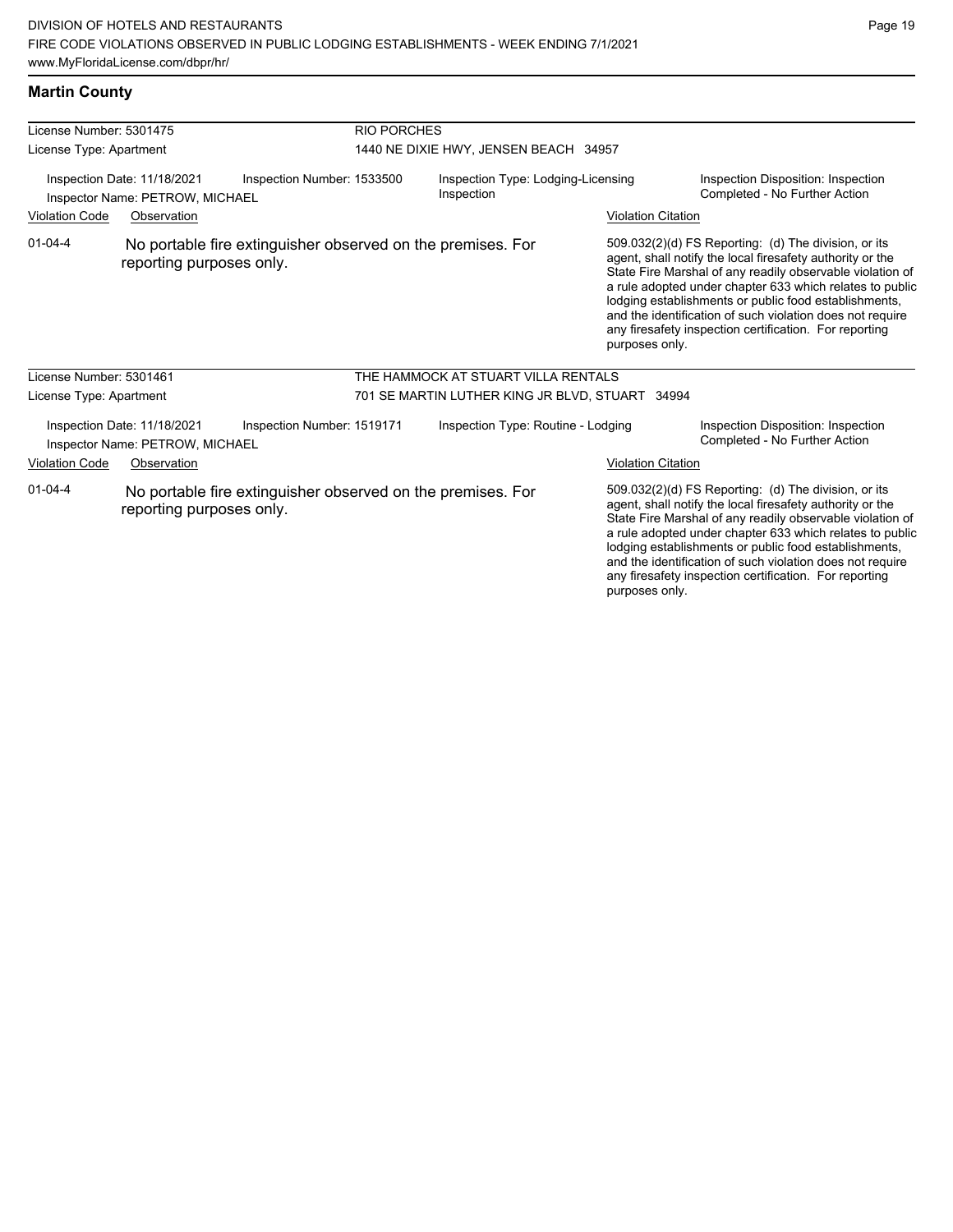### **Monroe County**

| License Number: 5400289 |                                                                  |                                     | <b>RIPTIDE RV PARK &amp; MOTEL</b>                              |                           |                                                                                                                                                                                                                                                                                                                                                                                                                        |
|-------------------------|------------------------------------------------------------------|-------------------------------------|-----------------------------------------------------------------|---------------------------|------------------------------------------------------------------------------------------------------------------------------------------------------------------------------------------------------------------------------------------------------------------------------------------------------------------------------------------------------------------------------------------------------------------------|
| License Type: Motel     |                                                                  | 97680 OVERSEAS HWY, KEY LARGO 33037 |                                                                 |                           |                                                                                                                                                                                                                                                                                                                                                                                                                        |
|                         | Inspection Date: 11/17/2021<br>Inspector Name: GONZALEZ, RICARDO | Inspection Number: 1218222          | Inspection Type: Routine - Lodging                              |                           | Inspection Disposition: Warning<br>Issued                                                                                                                                                                                                                                                                                                                                                                              |
| <b>Violation Code</b>   | Observation                                                      |                                     |                                                                 | <b>Violation Citation</b> |                                                                                                                                                                                                                                                                                                                                                                                                                        |
| $05-02-5$               | For reporting purposes only.                                     |                                     | Hearing-impaired smoke detector is not functioning when tested. | purposes only.            | 509.032(2)(d) FS Reporting: The division, or its agent,<br>shall notify the local firesafety authority or the State Fire<br>Marshal of any readily observable violation of a rule<br>adopted under chapter 633 which relates to public<br>lodging establishments or public food establishments,<br>and the identification of such violation does not require<br>any firesafety inspection certification. For reporting |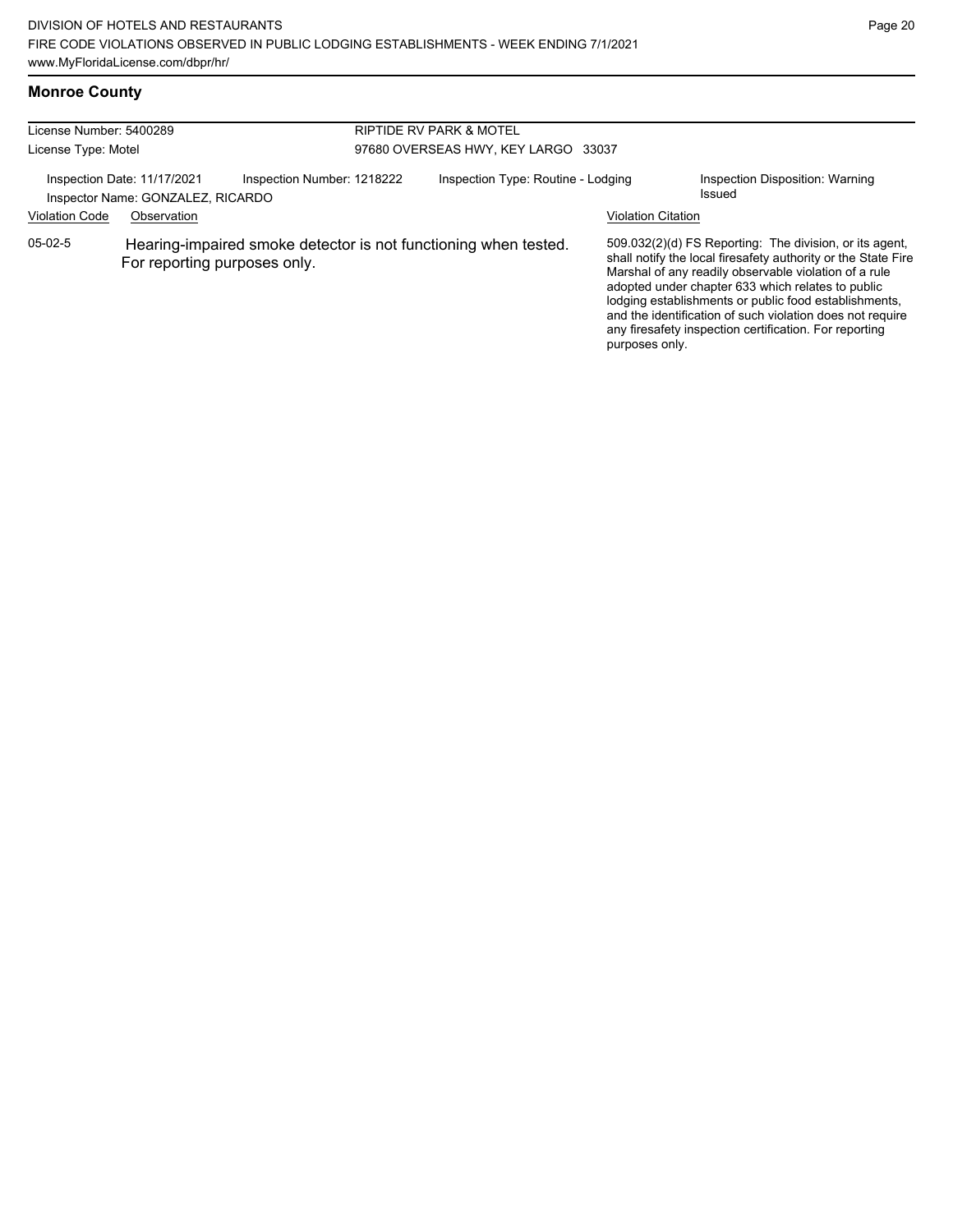## **Orange County**

| License Number: 5810324<br>License Type: Hotel |                                                                               |                                                                                                         | EXTENDED STAY AMERICA #9841<br>8750 UNIVERSAL BLVD, ORLANDO 32819 |                           |                                                                                                                                                                                                                                                                                                                                                                                                                        |  |
|------------------------------------------------|-------------------------------------------------------------------------------|---------------------------------------------------------------------------------------------------------|-------------------------------------------------------------------|---------------------------|------------------------------------------------------------------------------------------------------------------------------------------------------------------------------------------------------------------------------------------------------------------------------------------------------------------------------------------------------------------------------------------------------------------------|--|
| <b>Violation Code</b>                          | Inspection Date: 11/16/2021<br>Inspector Name: BACHOO, SAVITRI<br>Observation | Inspection Number: 1160811                                                                              | Inspection Type: Routine - Lodging                                | <b>Violation Citation</b> | Inspection Disposition: Inspection<br>Completed - No Further Action                                                                                                                                                                                                                                                                                                                                                    |  |
| $05-02-5$                                      |                                                                               | Hearing-impaired smoke detector is not functioning when tested.<br>For reporting purposes only.Room233. |                                                                   | purposes only.            | 509.032(2)(d) FS Reporting: The division, or its agent,<br>shall notify the local firesafety authority or the State Fire<br>Marshal of any readily observable violation of a rule<br>adopted under chapter 633 which relates to public<br>lodging establishments or public food establishments,<br>and the identification of such violation does not require<br>any firesafety inspection certification. For reporting |  |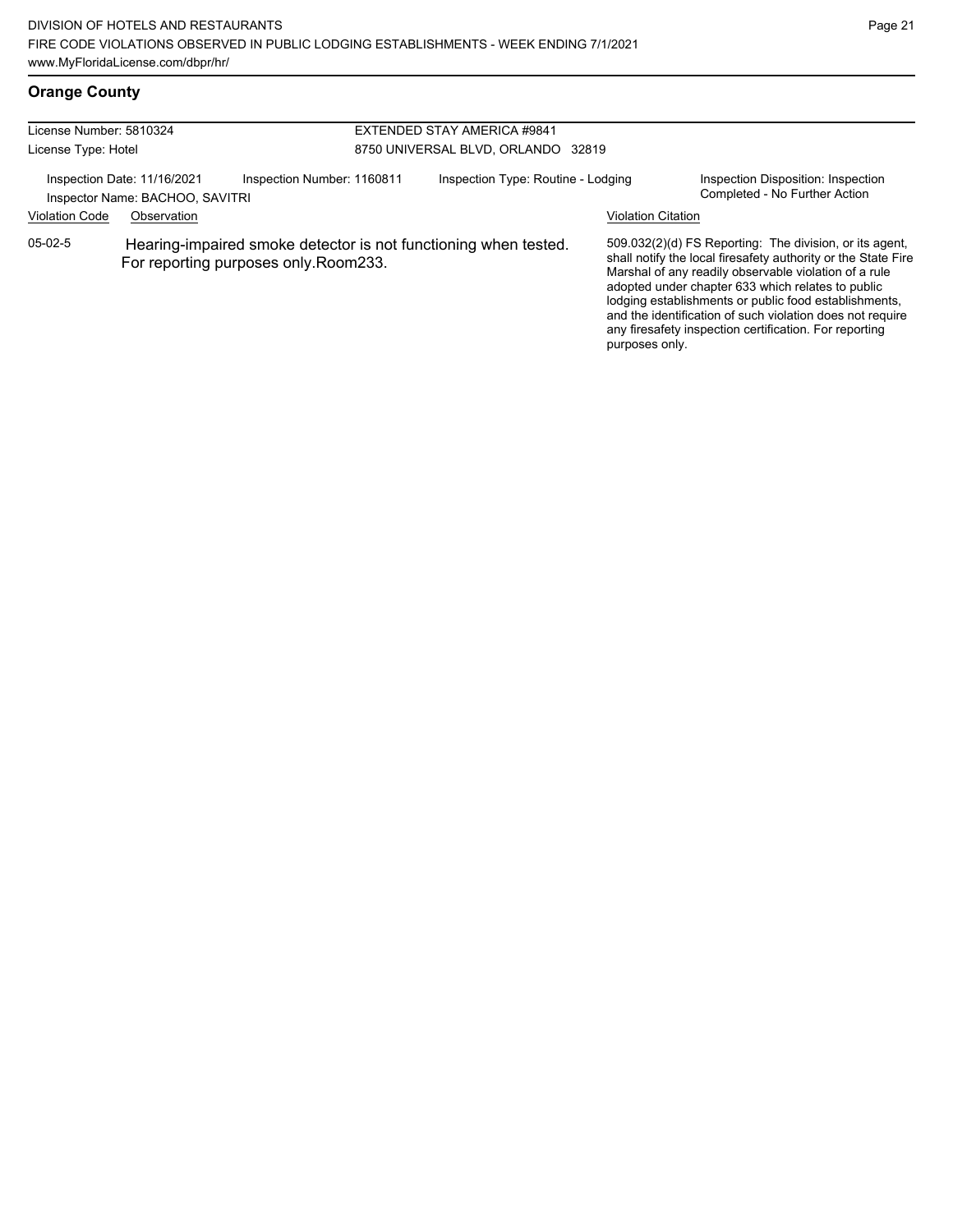any firesafety inspection certification. For reporting

purposes only.

## **Osceola County**

| License Number: 5900225 |                                                                                                                                                                                                     |                                              |                                 | SERALAGO HOTEL AND SUITES MAINGATE EAST                                                                                                |                                                                                                                                                                                                                                                                                                                                                                                                                                                                                                                                                                                                                                                                                                  |                                                                                                                                                                                                                                                                                                                                                                                                                        |
|-------------------------|-----------------------------------------------------------------------------------------------------------------------------------------------------------------------------------------------------|----------------------------------------------|---------------------------------|----------------------------------------------------------------------------------------------------------------------------------------|--------------------------------------------------------------------------------------------------------------------------------------------------------------------------------------------------------------------------------------------------------------------------------------------------------------------------------------------------------------------------------------------------------------------------------------------------------------------------------------------------------------------------------------------------------------------------------------------------------------------------------------------------------------------------------------------------|------------------------------------------------------------------------------------------------------------------------------------------------------------------------------------------------------------------------------------------------------------------------------------------------------------------------------------------------------------------------------------------------------------------------|
| License Type: Hotel     |                                                                                                                                                                                                     |                                              |                                 | 5678 W IRLO BRONSON MEMORIAL HWY, KISSIMMEE 34746                                                                                      |                                                                                                                                                                                                                                                                                                                                                                                                                                                                                                                                                                                                                                                                                                  |                                                                                                                                                                                                                                                                                                                                                                                                                        |
|                         | Inspection Date: 11/18/2021<br>Inspector Name: FERTIL, SYLVERST                                                                                                                                     | Inspection Number: 1163302                   | Inspection Type: Complaint Full |                                                                                                                                        |                                                                                                                                                                                                                                                                                                                                                                                                                                                                                                                                                                                                                                                                                                  | Inspection Disposition: Inspection<br>Completed - No Further Action                                                                                                                                                                                                                                                                                                                                                    |
| <b>Violation Code</b>   | Observation                                                                                                                                                                                         |                                              |                                 |                                                                                                                                        | <b>Violation Citation</b>                                                                                                                                                                                                                                                                                                                                                                                                                                                                                                                                                                                                                                                                        |                                                                                                                                                                                                                                                                                                                                                                                                                        |
| 04-03-4                 |                                                                                                                                                                                                     | Maintenance was called to correct the issue. |                                 | Smoke detector/alarm in guest room/unit damaged as to appear to<br>be inoperable. For reporting purposes only. Observed in room 407.   | purposes only.                                                                                                                                                                                                                                                                                                                                                                                                                                                                                                                                                                                                                                                                                   | 509.032(2)(d) FS Reporting: The division, or its agent,<br>shall notify the local firesafety authority or the State Fire<br>Marshal of any readily observable violation of a rule<br>adopted under chapter 633 which relates to public<br>lodging establishments or public food establishments,<br>and the identification of such violation does not require<br>any firesafety inspection certification. For reporting |
| $08 - 01 - 4$           | Boiler certificate or insurance inspector's boiler report expired. For<br>reporting purposes only. Operator is working on scheduling the<br>inspections asa soon as possible. ** Repeat Violation** |                                              |                                 |                                                                                                                                        | 61C-1.004(10) FAC and 509.032(2)(d) FS Reporting:<br>61C-1.004(10) The insurance inspector's boiler report is<br>required annually for power boilers and high<br>pressure/high temperature boilers and biannually for low<br>pressure steam or vapor heating boilers. 509.032(2)(d)<br>The division, or its agent, shall notify the local firesafety<br>authority or the State Fire Marshal of any readily<br>observable violation of a rule adopted under chapter 633<br>which relates to public lodging establishments or public<br>food establishments, and the identification of such<br>violation does not require any firesafety inspection<br>certification. For reporting purposes only. |                                                                                                                                                                                                                                                                                                                                                                                                                        |
| License Number: 5900055 |                                                                                                                                                                                                     |                                              |                                 | <b>WESTGATE VACATION VILLAS</b>                                                                                                        |                                                                                                                                                                                                                                                                                                                                                                                                                                                                                                                                                                                                                                                                                                  |                                                                                                                                                                                                                                                                                                                                                                                                                        |
|                         | License Type: Vacation Rental - Condo                                                                                                                                                               |                                              |                                 | 7700 WESTGATE BLVD, KISSIMMEE 34747                                                                                                    |                                                                                                                                                                                                                                                                                                                                                                                                                                                                                                                                                                                                                                                                                                  |                                                                                                                                                                                                                                                                                                                                                                                                                        |
|                         | Inspection Date: 11/15/2021<br>Inspector Name: IRVEN, RYAN                                                                                                                                          | Inspection Number: 1089328                   |                                 | Inspection Type: Complaint Full                                                                                                        |                                                                                                                                                                                                                                                                                                                                                                                                                                                                                                                                                                                                                                                                                                  | Inspection Disposition: Inspection<br>Completed - No Further Action                                                                                                                                                                                                                                                                                                                                                    |
| <b>Violation Code</b>   | Observation                                                                                                                                                                                         |                                              |                                 |                                                                                                                                        | <b>Violation Citation</b>                                                                                                                                                                                                                                                                                                                                                                                                                                                                                                                                                                                                                                                                        |                                                                                                                                                                                                                                                                                                                                                                                                                        |
| $04 - 01 - 4$           |                                                                                                                                                                                                     |                                              |                                 | Trouble/alarm light illuminated on the fire alarm control panel. For<br>reporting purposes only in housekeeping / operations building. |                                                                                                                                                                                                                                                                                                                                                                                                                                                                                                                                                                                                                                                                                                  | 509.032(2)(d) FS Reporting: The division, or its agent,<br>shall notify the local firesafety authority or the State Fire<br>Marshal of any readily observable violation of a rule<br>adopted under chapter 633 which relates to public<br>lodging establishments or public food establishments,<br>and the identification of such violation does not require                                                           |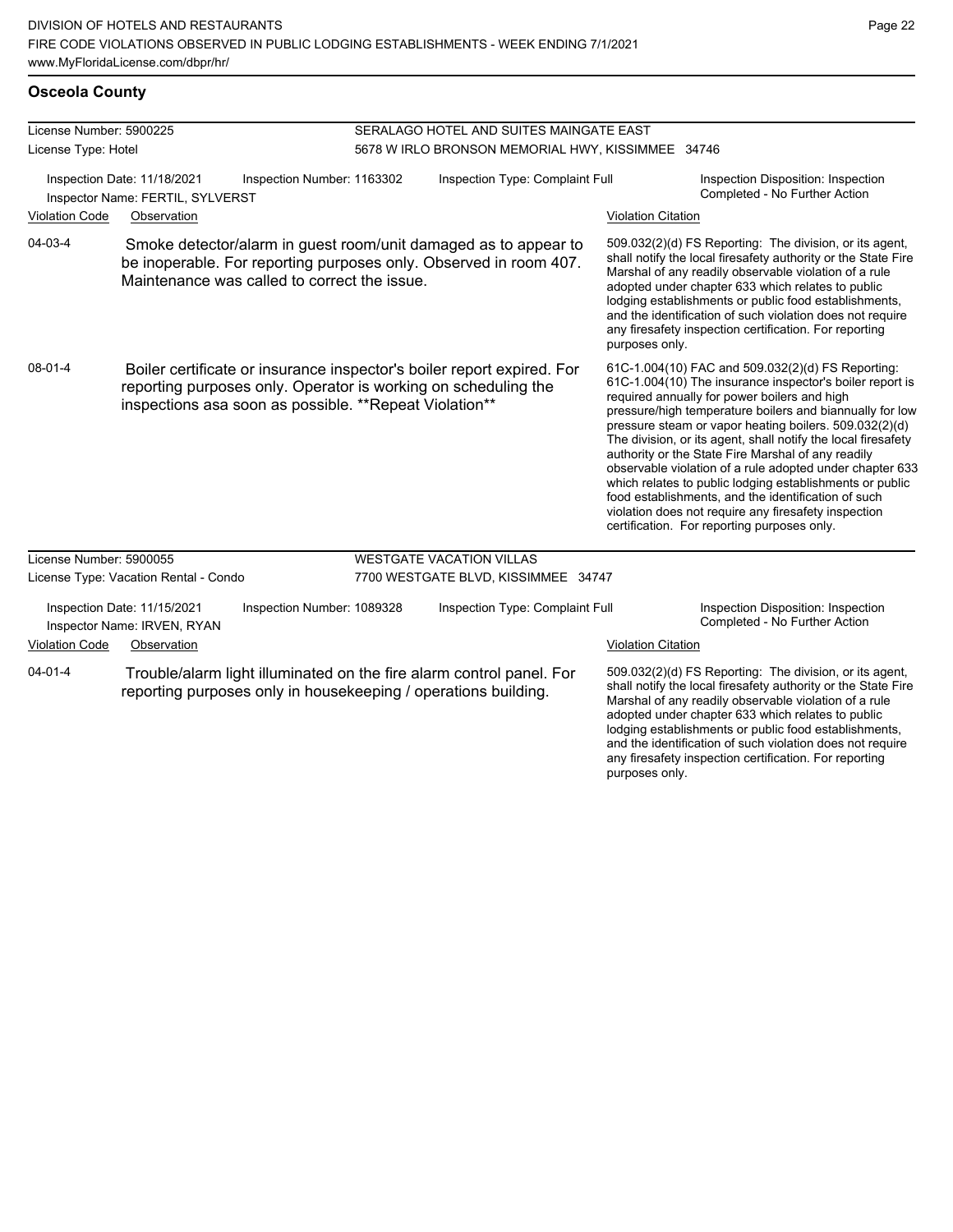### **Palm Beach County**

| License Number: 6014058 |                                                                |                                                                                                              |                                  | WYNDHAM GRAND JUPITER AT HARBOURSIDE PLACE |                           |                                                                                                                                                                                                                                                                                                                                                                                                                        |
|-------------------------|----------------------------------------------------------------|--------------------------------------------------------------------------------------------------------------|----------------------------------|--------------------------------------------|---------------------------|------------------------------------------------------------------------------------------------------------------------------------------------------------------------------------------------------------------------------------------------------------------------------------------------------------------------------------------------------------------------------------------------------------------------|
| License Type: Hotel     |                                                                |                                                                                                              | 122 SOUNDINGS AVE, JUPITER 33477 |                                            |                           |                                                                                                                                                                                                                                                                                                                                                                                                                        |
|                         | Inspection Date: 11/15/2021<br>Inspector Name: ROTONDI, VICTOR | Inspection Number: 1161592                                                                                   |                                  | Inspection Type: Routine - Lodging         |                           | Inspection Disposition: Inspection<br>Completed - No Further Action                                                                                                                                                                                                                                                                                                                                                    |
| <b>Violation Code</b>   | Observation                                                    |                                                                                                              |                                  |                                            | <b>Violation Citation</b> |                                                                                                                                                                                                                                                                                                                                                                                                                        |
| $04 - 01 - 4$           |                                                                | Trouble/alarm light illuminated on the fire alarm control panel. For<br>reporting purposes only. Lobby area. |                                  |                                            | purposes only.            | 509.032(2)(d) FS Reporting: The division, or its agent,<br>shall notify the local firesafety authority or the State Fire<br>Marshal of any readily observable violation of a rule<br>adopted under chapter 633 which relates to public<br>lodging establishments or public food establishments,<br>and the identification of such violation does not require<br>any firesafety inspection certification. For reporting |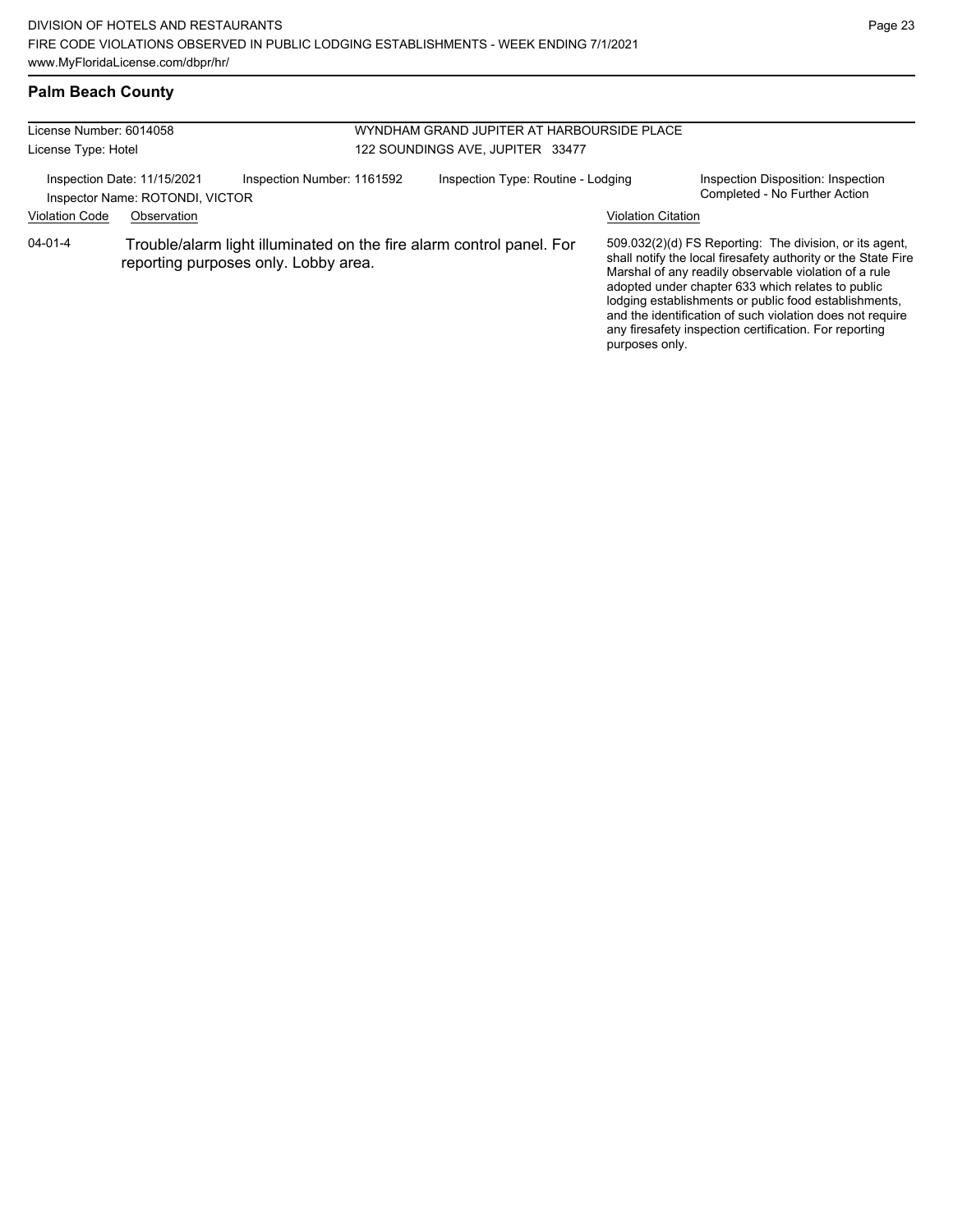and the identification of such violation does not require any firesafety inspection certification. For reporting

purposes only.

### **Pinellas County**

| License Number: 6202002 |                                                                                                                                                                                                                                                                                  |                     | AVONDALE PROPERTY HOLDINGS LLC                   |                           |                                                                                                                                                                                                                                                                                                                                                                                                                            |
|-------------------------|----------------------------------------------------------------------------------------------------------------------------------------------------------------------------------------------------------------------------------------------------------------------------------|---------------------|--------------------------------------------------|---------------------------|----------------------------------------------------------------------------------------------------------------------------------------------------------------------------------------------------------------------------------------------------------------------------------------------------------------------------------------------------------------------------------------------------------------------------|
| License Type: Apartment |                                                                                                                                                                                                                                                                                  |                     | 5473 27 ST S #A, ST. PETERSBURG 33712            |                           |                                                                                                                                                                                                                                                                                                                                                                                                                            |
|                         | Inspection Date: 11/16/2021<br>Inspection Number: 1515142<br>Inspector Name: HOBBS, ANDREW                                                                                                                                                                                       |                     | Inspection Type: Routine - Lodging               |                           | Inspection Disposition: Call Back -<br>Admin. complaint recommended                                                                                                                                                                                                                                                                                                                                                        |
| <b>Violation Code</b>   | Observation                                                                                                                                                                                                                                                                      |                     |                                                  | <b>Violation Citation</b> |                                                                                                                                                                                                                                                                                                                                                                                                                            |
| $01 - 03 - 4$           | - From initial inspection : Portable fire extinguisher missing from it's<br>designated location (sign present indicating designated location).<br>For reporting purposes only. Extinguisher not in box in laundry room<br>of building 24. It is behind dryers and needs          |                     |                                                  | purposes only.            | 509.032(2)(d) FS Reporting: (d) The division, or its<br>agent, shall notify the local firesafety authority or the<br>State Fire Marshal of any readily observable violation of<br>a rule adopted under chapter 633 which relates to public<br>lodging establishments or public food establishments,<br>and the identification of such violation does not require<br>any firesafety inspection certification. For reporting |
| $01 - 03 - 4$           | Portable fire extinguisher missing from it's designated location (sign<br>present indicating designated location). For reporting purposes only.<br>Extinguisher not in box in laundry room of building 24. It is behind<br>dryers and needs to be recharged<br><b>Building 3</b> |                     |                                                  | purposes only.            | 509.032(2)(d) FS Reporting: (d) The division, or its<br>agent, shall notify the local firesafety authority or the<br>State Fire Marshal of any readily observable violation of<br>a rule adopted under chapter 633 which relates to public<br>lodging establishments or public food establishments,<br>and the identification of such violation does not require<br>any firesafety inspection certification. For reporting |
| $04 - 01 - 4$           | - From initial inspection : Trouble/alarm light illuminated on the fire<br>alarm control panel. For reporting purposes only. Building 24<br>From follow-up inspection 2021-11-16: Building 24 is normal.<br>Building 4 is sounding with trouble lights ** Time Ext               |                     |                                                  | purposes only.            | 509.032(2)(d) FS Reporting: The division, or its agent,<br>shall notify the local firesafety authority or the State Fire<br>Marshal of any readily observable violation of a rule<br>adopted under chapter 633 which relates to public<br>lodging establishments or public food establishments,<br>and the identification of such violation does not require<br>any firesafety inspection certification. For reporting     |
| $04 - 01 - 4$           | Trouble/alarm light illuminated on the fire alarm control panel. For<br>reporting purposes only. Building 24                                                                                                                                                                     |                     |                                                  | purposes only.            | 509.032(2)(d) FS Reporting: The division, or its agent,<br>shall notify the local firesafety authority or the State Fire<br>Marshal of any readily observable violation of a rule<br>adopted under chapter 633 which relates to public<br>lodging establishments or public food establishments,<br>and the identification of such violation does not require<br>any firesafety inspection certification. For reporting     |
| License Number: 6207769 |                                                                                                                                                                                                                                                                                  | THE BEACHVIEW HOTEL |                                                  |                           |                                                                                                                                                                                                                                                                                                                                                                                                                            |
| License Type: Motel     |                                                                                                                                                                                                                                                                                  |                     | 325 S GULFVIEW BLVD, CLEARWATER BEACH 33767      |                           |                                                                                                                                                                                                                                                                                                                                                                                                                            |
|                         | Inspection Date: 11/19/2021<br>Inspection Number: 1221467<br>Inspector Name: KOUSTIS, TIMOTHY                                                                                                                                                                                    |                     | Inspection Type: Lodging-Licensing<br>Inspection |                           | Inspection Disposition: Inspection<br>Completed - No Further Action                                                                                                                                                                                                                                                                                                                                                        |
| <b>Violation Code</b>   | Observation                                                                                                                                                                                                                                                                      |                     |                                                  | <b>Violation Citation</b> |                                                                                                                                                                                                                                                                                                                                                                                                                            |
| $01 - 03 - 4$           | Portable fire extinguisher missing from it's designated location (sign<br>present indicating designated location). For reporting purposes only.<br>Next to 216.                                                                                                                  |                     |                                                  |                           | 509.032(2)(d) FS Reporting: (d) The division, or its<br>agent, shall notify the local firesafety authority or the<br>State Fire Marshal of any readily observable violation of<br>a rule adopted under chapter 633 which relates to public<br>lodging establishments or public food establishments,                                                                                                                        |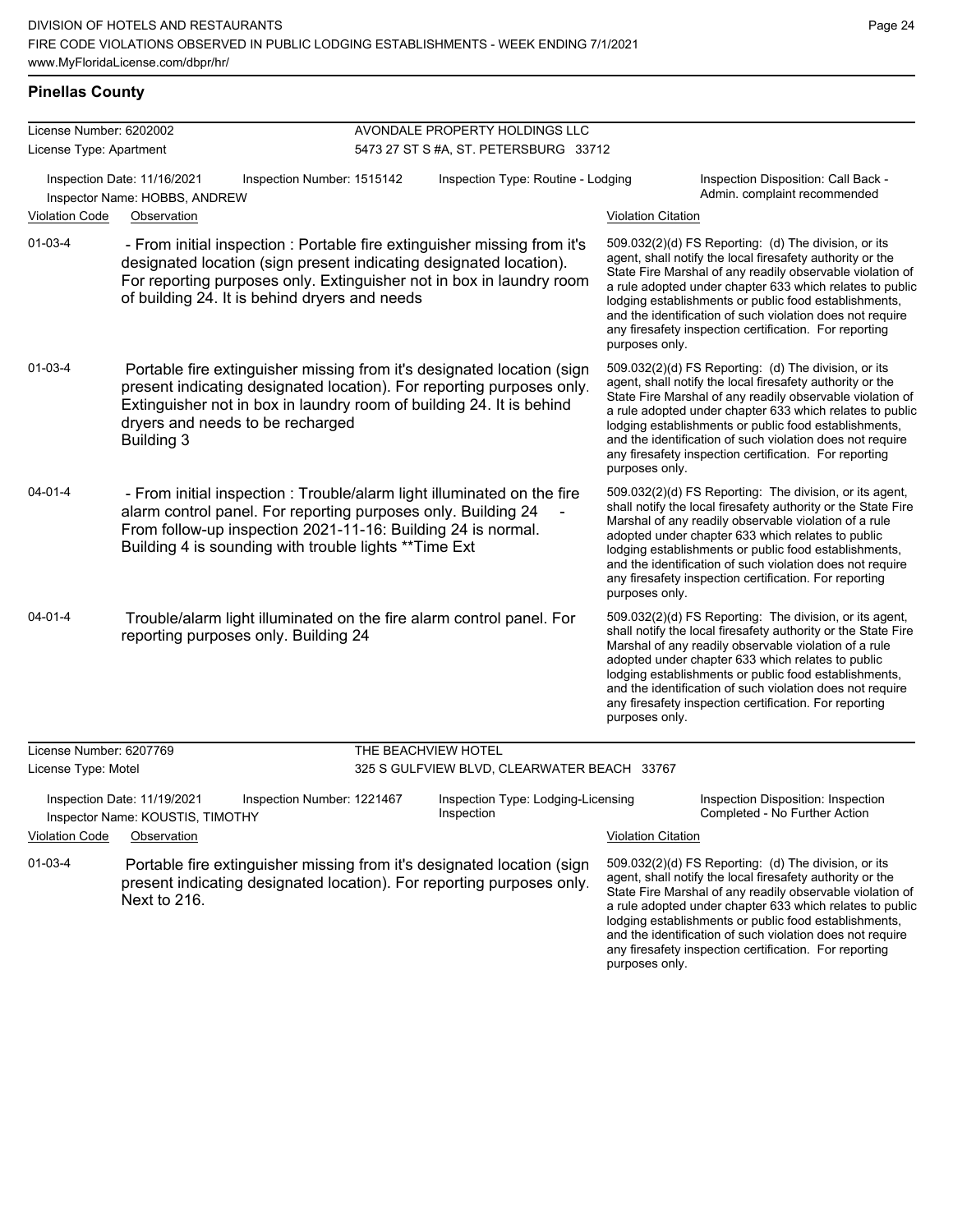# **Santa Rosa County**

| License Number: 6700053 |                                                                   |                                                                                                                                                                             | <b>QUALITY INN &amp; SUITES</b><br>51 GULF BREEZE PKWY, GULF BREEZE 32561-4461 |                           |                                                                                                                                                                                                                                                                                                                                                                                                                            |  |  |
|-------------------------|-------------------------------------------------------------------|-----------------------------------------------------------------------------------------------------------------------------------------------------------------------------|--------------------------------------------------------------------------------|---------------------------|----------------------------------------------------------------------------------------------------------------------------------------------------------------------------------------------------------------------------------------------------------------------------------------------------------------------------------------------------------------------------------------------------------------------------|--|--|
| License Type: Motel     |                                                                   |                                                                                                                                                                             |                                                                                |                           |                                                                                                                                                                                                                                                                                                                                                                                                                            |  |  |
|                         | Inspection Date: 11/16/2021<br>Inspector Name: ALBRITTON, GREGORY | Inspection Number: 1218196                                                                                                                                                  | Inspection Type: Routine - Lodging                                             |                           | Inspection Disposition: Warning<br>Issued                                                                                                                                                                                                                                                                                                                                                                                  |  |  |
| <b>Violation Code</b>   | Observation                                                       |                                                                                                                                                                             |                                                                                | <b>Violation Citation</b> |                                                                                                                                                                                                                                                                                                                                                                                                                            |  |  |
| $01-02-4$               |                                                                   | Portable fire extinguisher pressure gauge indicates the extinguisher<br>is in need of recharge. For reporting purposes only.<br>Fire extinguisher next to room 148 and 151. |                                                                                | purposes only.            | 509.032(2)(d) FS Reporting: (d) The division, or its<br>agent, shall notify the local firesafety authority or the<br>State Fire Marshal of any readily observable violation of<br>a rule adopted under chapter 633 which relates to public<br>lodging establishments or public food establishments,<br>and the identification of such violation does not require<br>any firesafety inspection certification. For reporting |  |  |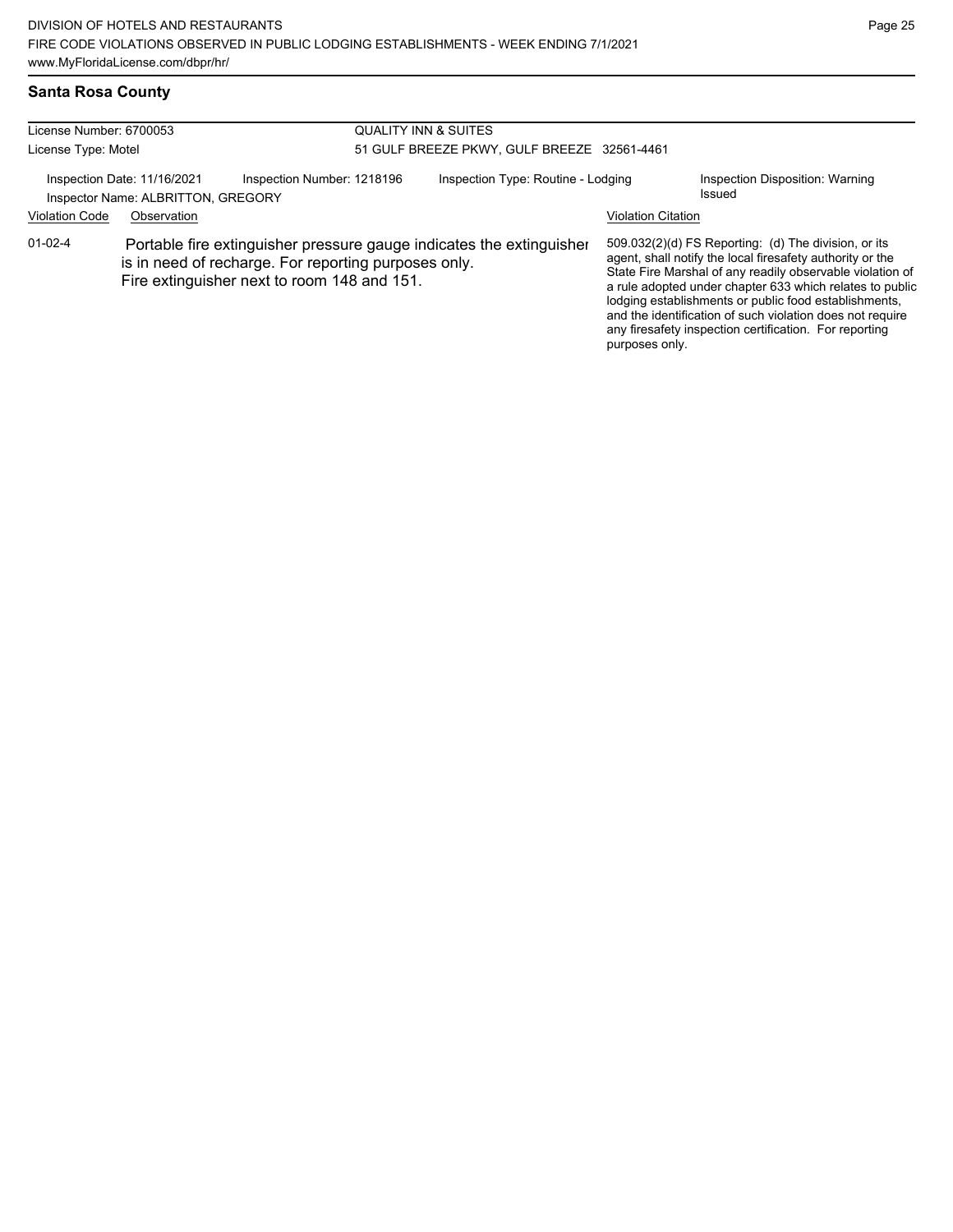### **Sarasota County**

| License Number: 6804785<br>License Type: Apartment |                                                                                | LONGITUDE 82 SARASOTA<br>5900 WILKINSON RD, SARASOTA 34233                                                                          |  |                                    |                                                                                                                                                                                                                                                                                                                                                                                                                                          |                                           |
|----------------------------------------------------|--------------------------------------------------------------------------------|-------------------------------------------------------------------------------------------------------------------------------------|--|------------------------------------|------------------------------------------------------------------------------------------------------------------------------------------------------------------------------------------------------------------------------------------------------------------------------------------------------------------------------------------------------------------------------------------------------------------------------------------|-------------------------------------------|
| <b>Violation Code</b>                              | Inspection Date: 11/19/2021<br>Inspector Name: CATTLEY, RAYMOND<br>Observation | Inspection Number: 1517205                                                                                                          |  | Inspection Type: Routine - Lodging | <b>Violation Citation</b>                                                                                                                                                                                                                                                                                                                                                                                                                | Inspection Disposition: Warning<br>Issued |
| $04 - 01 - 4$                                      | silenced.                                                                      | Trouble/alarm light illuminated on the fire alarm control panel. For<br>reporting purposes only. Honeywell System trouble light and |  |                                    | 509.032(2)(d) FS Reporting: The division, or its agent,<br>shall notify the local firesafety authority or the State Fire<br>Marshal of any readily observable violation of a rule<br>adopted under chapter 633 which relates to public<br>lodging establishments or public food establishments,<br>and the identification of such violation does not require<br>any firesafety inspection certification. For reporting<br>purposes only. |                                           |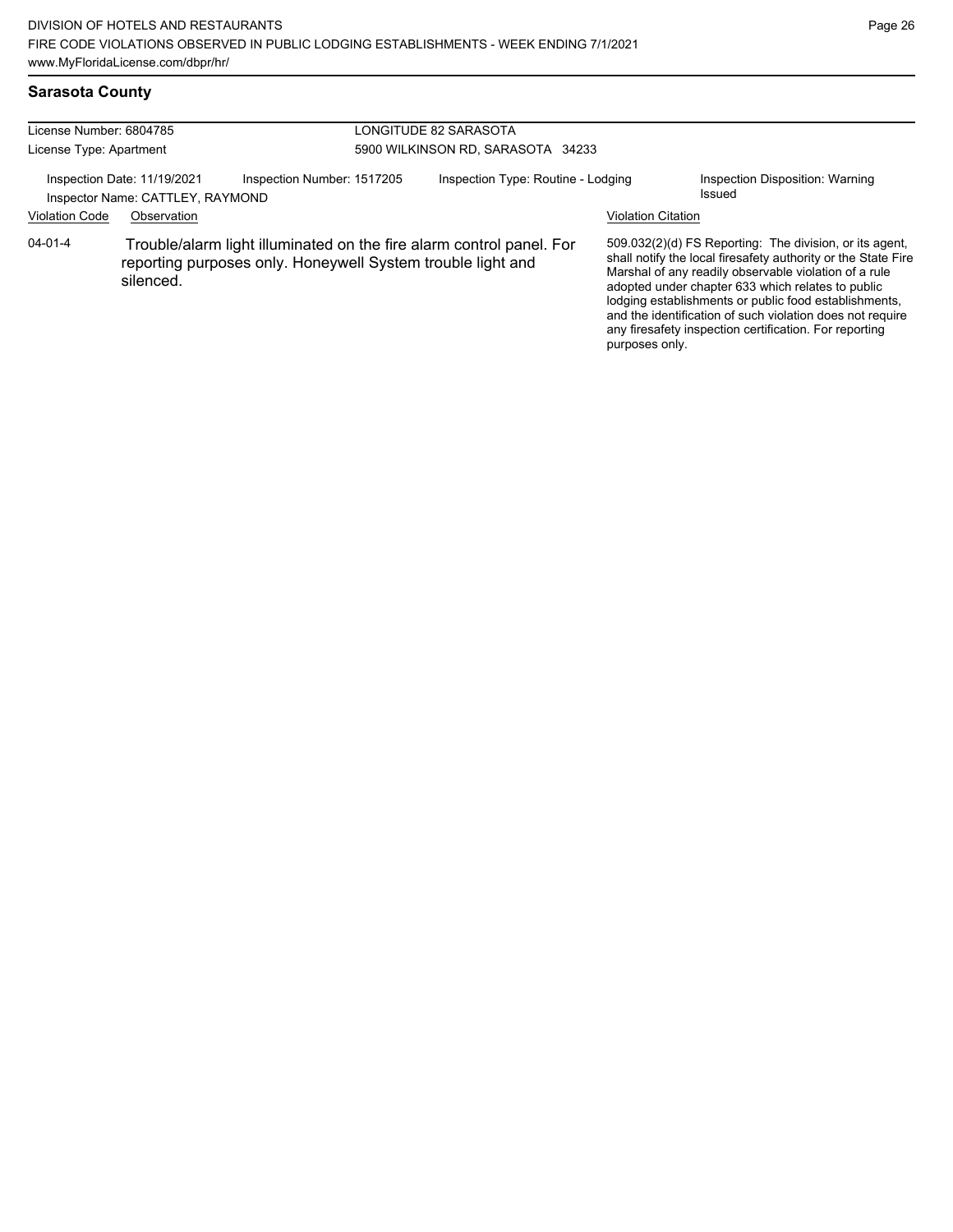### **St. Lucie County**

| License Number: 6600789                                               |                                                                                                                                                       |                            | ROYAL INN BEACH HOTEL                                                |                                                                                                                                                                                                                                                                                                                                                                                                                                          |                                                                                                                                                                                                                                                                                                                                                              |  |  |
|-----------------------------------------------------------------------|-------------------------------------------------------------------------------------------------------------------------------------------------------|----------------------------|----------------------------------------------------------------------|------------------------------------------------------------------------------------------------------------------------------------------------------------------------------------------------------------------------------------------------------------------------------------------------------------------------------------------------------------------------------------------------------------------------------------------|--------------------------------------------------------------------------------------------------------------------------------------------------------------------------------------------------------------------------------------------------------------------------------------------------------------------------------------------------------------|--|--|
| License Type: Motel                                                   |                                                                                                                                                       |                            | 222 HERNANDO ST, FORT PIERCE 34949-3239                              |                                                                                                                                                                                                                                                                                                                                                                                                                                          |                                                                                                                                                                                                                                                                                                                                                              |  |  |
| Inspection Date: 11/19/2021<br>Inspector Name: HYNES, MONICA          |                                                                                                                                                       | Inspection Number: 1217971 | Inspection Type: Routine - Lodging                                   |                                                                                                                                                                                                                                                                                                                                                                                                                                          | Inspection Disposition: Inspection<br>Completed - No Further Action                                                                                                                                                                                                                                                                                          |  |  |
| <b>Violation Code</b>                                                 | Observation                                                                                                                                           |                            |                                                                      | <b>Violation Citation</b>                                                                                                                                                                                                                                                                                                                                                                                                                |                                                                                                                                                                                                                                                                                                                                                              |  |  |
| 04-03-4                                                               | Smoke detector/alarm in guest room/unit damaged as to appear to<br>be inoperable. For reporting purposes only.<br>Room 204 does not show power light. |                            |                                                                      | 509.032(2)(d) FS Reporting: The division, or its agent,<br>shall notify the local firesafety authority or the State Fire<br>Marshal of any readily observable violation of a rule<br>adopted under chapter 633 which relates to public<br>lodging establishments or public food establishments,<br>and the identification of such violation does not require<br>any firesafety inspection certification. For reporting<br>purposes only. |                                                                                                                                                                                                                                                                                                                                                              |  |  |
| License Number: 6602567                                               |                                                                                                                                                       |                            | <b>ATLANTIC AT TRADITION</b>                                         |                                                                                                                                                                                                                                                                                                                                                                                                                                          |                                                                                                                                                                                                                                                                                                                                                              |  |  |
| License Type: Apartment                                               |                                                                                                                                                       |                            | 10297 SW VILLAGE PKWY, PORT ST LUCIE 34987                           |                                                                                                                                                                                                                                                                                                                                                                                                                                          |                                                                                                                                                                                                                                                                                                                                                              |  |  |
| Inspection Date: 11/17/2021<br>Inspector Name: HYNES, MONICA          |                                                                                                                                                       | Inspection Number: 1514378 | Inspection Type: Routine - Lodging                                   |                                                                                                                                                                                                                                                                                                                                                                                                                                          | Inspection Disposition: Inspection<br>Completed - No Further Action                                                                                                                                                                                                                                                                                          |  |  |
| <b>Violation Code</b>                                                 | Observation                                                                                                                                           |                            |                                                                      | <b>Violation Citation</b>                                                                                                                                                                                                                                                                                                                                                                                                                |                                                                                                                                                                                                                                                                                                                                                              |  |  |
| $04 - 01 - 4$<br>reporting purposes only. Trouble light in building 3 |                                                                                                                                                       |                            | Trouble/alarm light illuminated on the fire alarm control panel. For |                                                                                                                                                                                                                                                                                                                                                                                                                                          | 509.032(2)(d) FS Reporting: The division, or its agent,<br>shall notify the local firesafety authority or the State Fire<br>Marshal of any readily observable violation of a rule<br>adopted under chapter 633 which relates to public<br>lodging establishments or public food establishments,<br>and the identification of such violation does not require |  |  |

any firesafety inspection certification. For reporting